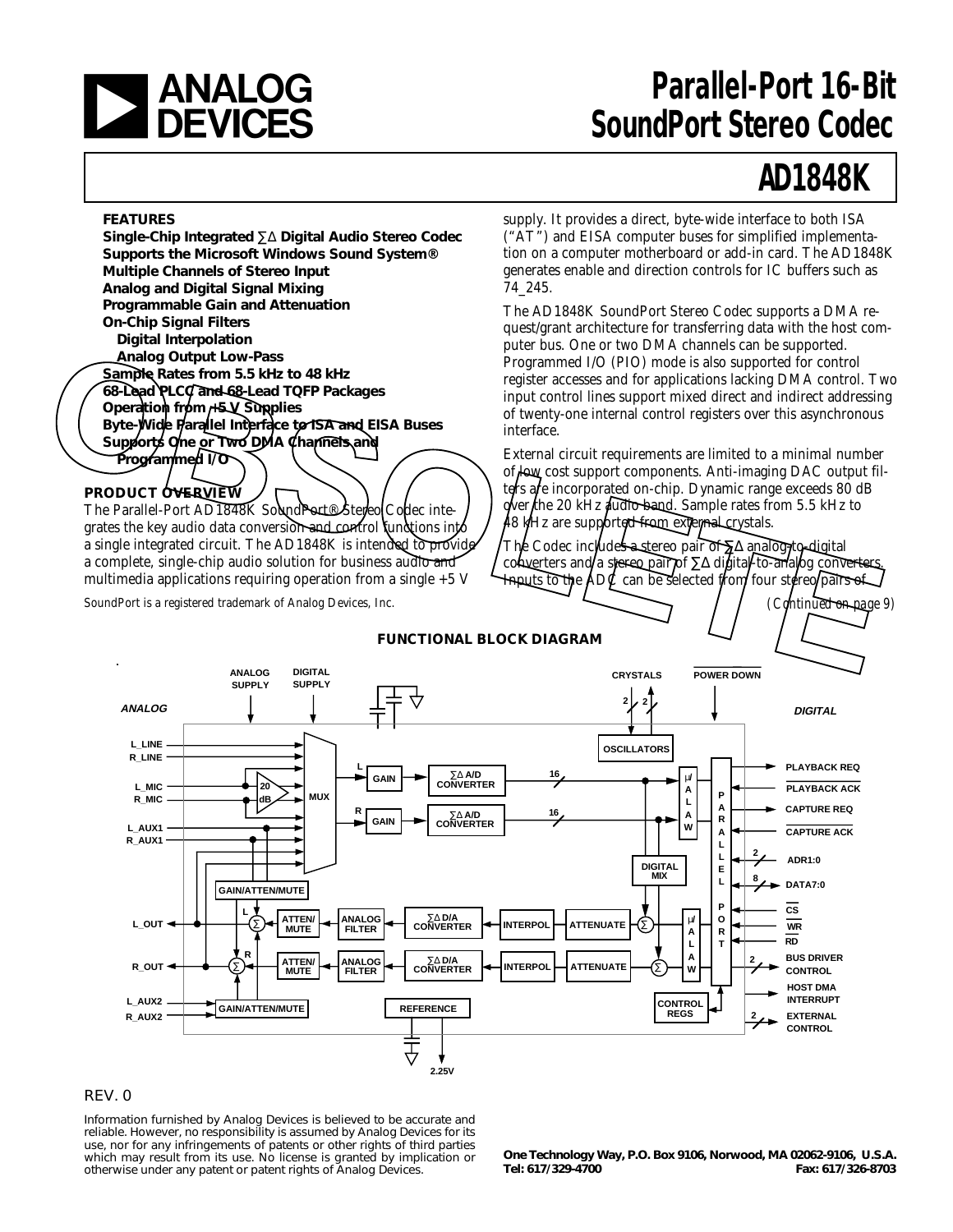# **AD1848K–SPECIFICATIONS**

#### **STANDARD TEST CONDITIONS UNLESS OTHERWISE NOTED**

| ,,,,,,,,,,,,,,,,,,,,,,           |                 |     |
|----------------------------------|-----------------|-----|
| Temperature                      | 25              | °C  |
| Digital Supply $(V_{DD})$        | 5.0             | V   |
| Analog Supply (V <sub>CC</sub> ) | 5.0             | V   |
| Word Rate $(F_S)$                | 48              | kHz |
| <b>Input Signal</b>              | 1008            | Hz  |
| Analog Output Passband           | 20 Hz to 20 kHz |     |
| <b>ADC FFT Size</b>              | 2048            |     |
| DAC FFT Size                     | 8192            |     |
| V <sub>IH</sub>                  | 2.4             | V   |
| $V_{IL}$                         | 0.8             |     |
| $V_{OH}$                         | 2.4             | V   |
| $V_{OL}$                         | 0.4             |     |
|                                  |                 |     |

*DAC Input Conditions* Post-Autocalibrated 0 dB Attenuation –2.0 dB Relative to Full Scale 16-Bit Linear Mode No Output Load Mute Off *ADC Input Conditions* Post-Autocalibrated 0 dB Gain –3.0 dB Relative to Full Scale Line Input 16-Bit Linear Mode

#### **ANALOG INPUT Min Typ Max Units** Input Voltage (RMS Values Assume Sine Wave Input)  $\sum_{i=1}^{\infty}$   $\sum_{i=1}^{\infty}$   $\sum_{i=1}^{\infty}$   $\sum_{i=1}^{\infty}$   $\sum_{i=1}^{\infty}$   $\sum_{i=1}^{\infty}$   $\sum_{i=1}^{\infty}$   $\sum_{i=1}^{\infty}$   $\sum_{i=1}^{\infty}$   $\sum_{i=1}^{\infty}$   $\sum_{i=1}^{\infty}$   $\sum_{i=1}^{\infty}$   $\sum_{i=1}^{\infty}$   $\sum_{i=1}^{\infty}$   $\sum_{i=1}^{\in$  $2.6 \searrow 2.8$  3.0 V p-p Mic with +20 dB Gain (MGE = 1)  $\rightarrow$   $\rightarrow$   $\rightarrow$   $\rightarrow$   $\rightarrow$   $\rightarrow$   $\rightarrow$  0.1  $0.26$  | | | 0.28 |  $0.3$  | V p-p Mic with 0 dB Gain (MGE = 0) 2.6 /  $/$  / 2.8 /  $\angle$  3.0  $\diagdown$   $\diagup$  p-p Input Impedance<br>
Input Capacitance<br>  $\frac{20}{2}$   $\frac{20}{2}$   $\frac{1}{20}$   $\frac{1}{15}$   $\frac{1}{15}$ Input Capacitance **PROGRAMMABLE GAIN AMPLIFIER—ADC Min Typ Max Units** Step Size (0 dB to 22.5 dB) 1.3 1.5 1.7 dB (All Steps Tested, –30 dB Input) PGA Gain Range Span\* 21.5 22.5 23.5 dB **EXALGE CRASS Values Assume Since Wave Impute 1.0**<br>
Min Typ Max Units<br>
Mic with +20 dBC cain (MCE = 0)<br>
Mic with 0 dB Gain (MCE = 0)<br>
Mic with 0 dB Gain (MCE = 0)<br>
The Mic with 0 dB Gain (MCE = 0)<br>
The Min Typ Max<br>
PROGRA

#### **AUXILIARY INPUT ANALOG AMPLIFIERS/ATTENUATORS**

|                                                                            | Min  | Typ  | Max  | <b>Units</b> |
|----------------------------------------------------------------------------|------|------|------|--------------|
| Step Size $(+12.0$ dB to $-33.0$ dB)<br>(All Steps Tested, -14.5 dB Input) | 1.3  |      |      | dB           |
| Auxiliary Gain/Attenuation Range Span*                                     | 45.5 | 46.5 | 47.5 | dB           |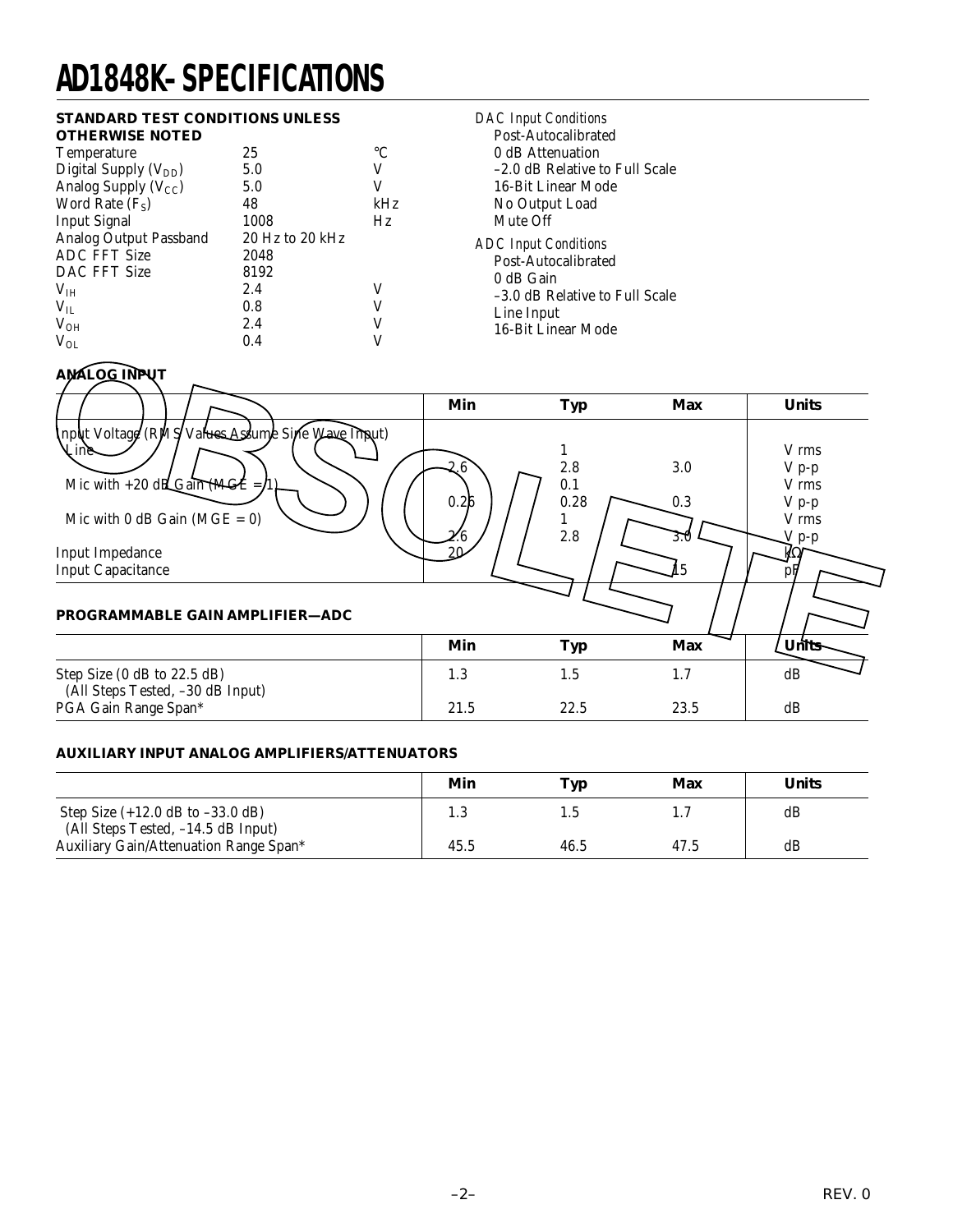#### **DIGITAL DECIMATION AND INTERPOLATION FILTERS\***

|                                     | Min               | Max               | <b>Units</b> |
|-------------------------------------|-------------------|-------------------|--------------|
| Passband                            | 0                 | $0.45 \times F_s$ | Hz           |
| <b>Passband Ripple</b>              |                   | $\pm 0.1$         | dB           |
| <b>Transition Band</b>              | $0.45 \times F_S$ | $0.55 \times F_s$ | Hz           |
| Stopband                            | $0.55 \times F_s$ | $\infty$          | Hz           |
| <b>Stopband Rejection</b>           | 74                |                   | dB           |
| <b>Group Delay</b>                  |                   | 30/F <sub>S</sub> |              |
| Group Delay Variation Over Passband |                   | 0.0               | μs           |

#### **ANALOG-TO-DIGITAL CONVERTERS**

|                                                                                                                | Min | <b>Typ</b> | Max          | <b>Units</b> |
|----------------------------------------------------------------------------------------------------------------|-----|------------|--------------|--------------|
| Resolution No Missing Codes from                                                                               |     | 16         |              | <b>Bits</b>  |
| ±10 LSB Ramp/Around Midscale)*<br>Dynamic Range (-60 dB Input)<br>THD+N Reference <del>d to F</del> ull Scale) | 80  | 86         |              | dB           |
| <b>THD-N</b> (Referenced to Full Scale)                                                                        |     |            | 0.022        | $\%$         |
|                                                                                                                |     | $-77$      | $-73$        | dB           |
| Signal-to-Intermodulation Distertion*                                                                          |     |            | 90           | dB           |
| ADC Crosstalk*<br>Line Inputs (Input L, Ground R, Read R;                                                      |     |            | F86          | dB           |
| Input R, Ground L, Read L)<br>Line to MIC (Input LINE, Ground and                                              |     |            | $-80$        | dB           |
| Select MIC, Read Both Channels)                                                                                |     |            |              |              |
| Line to AUX1                                                                                                   |     |            |              |              |
| Line to AUX2                                                                                                   |     |            | $-80$<br>-81 | dB           |
|                                                                                                                |     |            |              | $\%$         |
| Gain Error (Full-Scale Span Relative to Nominal)                                                               |     |            |              |              |
| <b>Interchannel Gain Mismatch</b>                                                                              |     |            | $\pm 0$      |              |
| (Difference of Gain Errors)                                                                                    |     |            |              |              |
| <b>ADC</b> Offset Error                                                                                        |     |            | 50           |              |

#### **DIGITAL-TO-ANALOG CONVERTERS**

|                                                                                     | Min | Typ   | <b>Max</b> | <b>Units</b> |
|-------------------------------------------------------------------------------------|-----|-------|------------|--------------|
| Resolution*                                                                         |     | 16    |            | <b>Bits</b>  |
| Dynamic Range (-60 dB Input,<br>THD+N Referenced to Full Scale)                     | 80  | 87    |            | dB           |
| THD+N (Referenced to Full Scale)                                                    |     |       | 0.02       | %            |
|                                                                                     |     | $-76$ | $-74$      | dB           |
| Signal-to-Intermodulation Distortion*                                               |     |       | 90         | dB           |
| Gain Error (Full-Scale Span Relative to Nominal)                                    |     |       | ±5         | %            |
| Interchannel Gain Mismatch<br>(Difference of Gain Errors)                           |     |       | $\pm 0.5$  | dB           |
| DAC Crosstalk* (Input L, Zero R, Measure                                            |     |       | $-80$      | dB           |
| R_OUT; Input R, Zero L, Measure L_OUT)<br>Total Out-of-Band Energy*                 |     |       | $-45$      | dB           |
| (Measured from $0.55 \times F_s$ to 100 kHz)<br>Audible Out-of-Band Energy*         |     |       | $-70$      | dB           |
| (Measured from $0.55 \times F_s$ to 22 kHz,<br>All Selectable Sampling Frequencies) |     |       |            |              |

\*Guaranteed Not Tested.

Specifications subject to change without notice.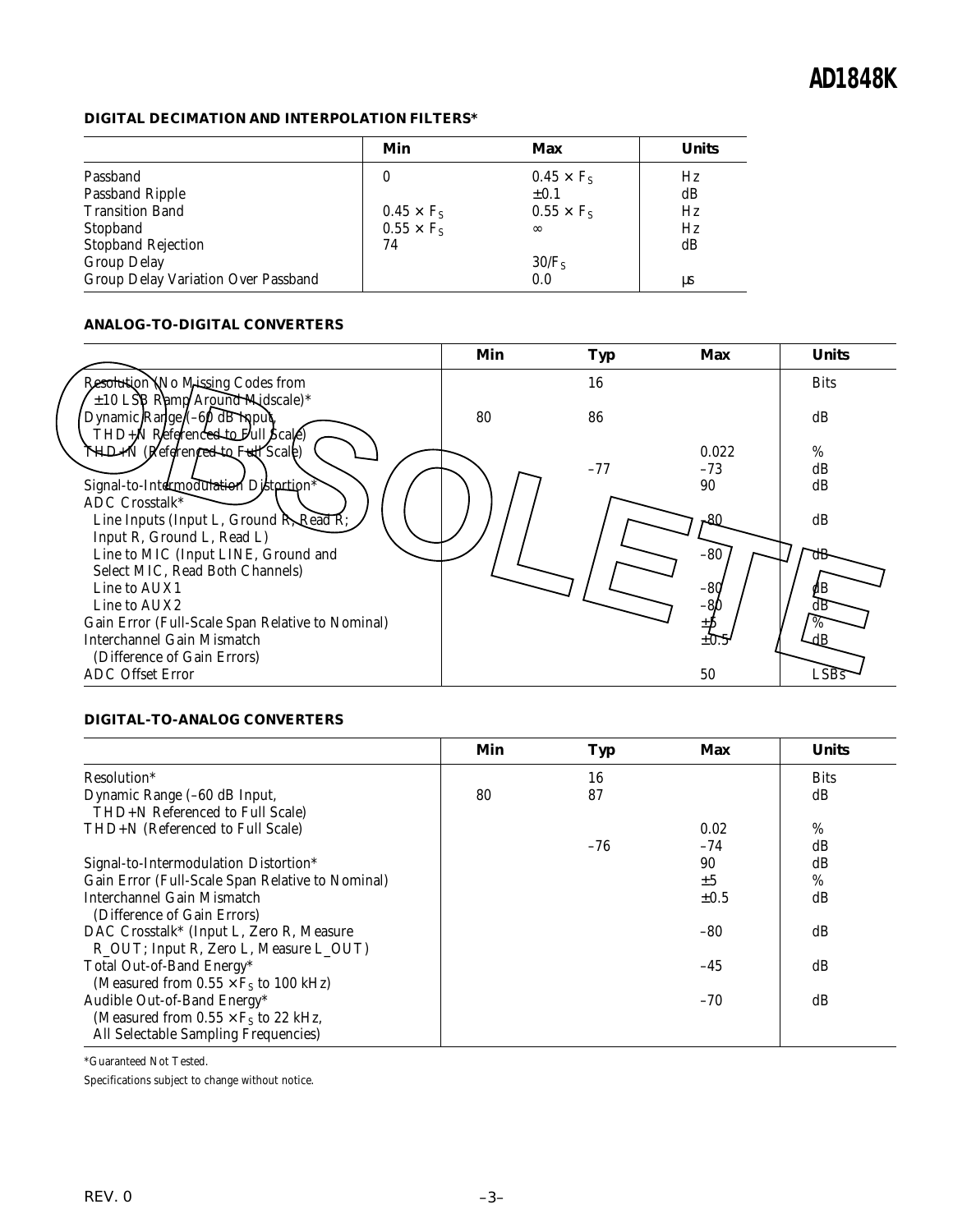#### **DAC ATTENUATOR**

|                                                                         | Min        | Typ        | Max        | <b>Units</b> |
|-------------------------------------------------------------------------|------------|------------|------------|--------------|
| Step Size $(0$ dB to $-34.5$ dB)<br>Step Size $(-60$ dB to $-94.5$ dB)* | 1.3<br>1.0 | L.5<br>t.5 | 1.7<br>2.0 | dB<br>dB     |
| Output Attenuation Range Span*                                          | 93.5       | 94.5       | 95.5       | dB           |

#### **ANALOG OUTPUT**

|                                         | Min  | <b>Typ</b> | <b>Max</b> | <b>Units</b> |
|-----------------------------------------|------|------------|------------|--------------|
| <b>Full-Scale Output Voltage</b>        |      | 0.707      |            | <b>Vrms</b>  |
|                                         | 1.85 | 2.0        | 2.1        | $V p-p$      |
| Output Impedance                        |      |            | 600        | Ω            |
| External Load Impedance                 | 10   |            |            | $k\Omega$    |
| Output Capacitance                      |      |            | 15         | pF           |
| External Load Capacitance               |      |            | 100        | pF<br>V      |
| $V_{\rm{REF}}$                          | 2.10 | 2.25       | 2.40       |              |
| <sub>/REX</sub> Current/Drive           |      | 100        |            | μA           |
| VREF Output Inpedance                   |      |            |            | $k\Omega$    |
| Mute Attenuation of $0/dB$              |      |            | $-80$      | dB           |
| Fundamental* (QUT)                      |      |            |            |              |
| Mute Click                              |      |            |            | mV           |
| ( Muted Output Minus Unmuted            |      |            |            |              |
| Midscale DAC Output  )                  |      |            |            |              |
|                                         |      |            |            |              |
| <b>SYSTEM SPECIFICATIONS</b>            |      |            |            |              |
|                                         |      |            |            |              |
|                                         | Min  | <b>Typ</b> | Max        | Units        |
| Peak-to-Peak Frequency Response Ripple* |      |            | 1.0        | dB           |
| (Line In to Line Out)                   |      |            |            |              |
| Differential Nonlinearity*              |      |            | $\pm 1$    | Bit          |
| Phase Linearity Deviation*              |      |            | 5          | Degrees      |

#### **STATIC DIGITAL SPECIFICATIONS**

|                                                                   | Min    | Max          | <b>Units</b> |
|-------------------------------------------------------------------|--------|--------------|--------------|
| High Level Input Voltage $(VIH)$                                  |        |              |              |
| <b>Digital Inputs</b>                                             | 2.4    | $(VD+) + 03$ | V            |
| XTAL1/2I                                                          | 2.4    | $(VD+) + 03$ |              |
| Low Level Input Voltage $(V_{II})$                                | $-0.3$ | 0.8          |              |
| High Level Output Voltage ( $V_{OH}$ ) at I <sub>OH</sub> = -2 mA | 2.4    |              |              |
| Low Level Output Voltage ( $V_{OL}$ ) at $I_{OL} = 2$ mA          |        | 0.4          |              |
| <b>Input Leakage Current</b>                                      | $-10$  | 10           | μA           |
| (GO/NOGO Tested)                                                  |        |              |              |
| <b>Output Leakage Current</b>                                     | $-10$  | 10           | μA           |
| (GO/NOGO Tested)                                                  |        |              |              |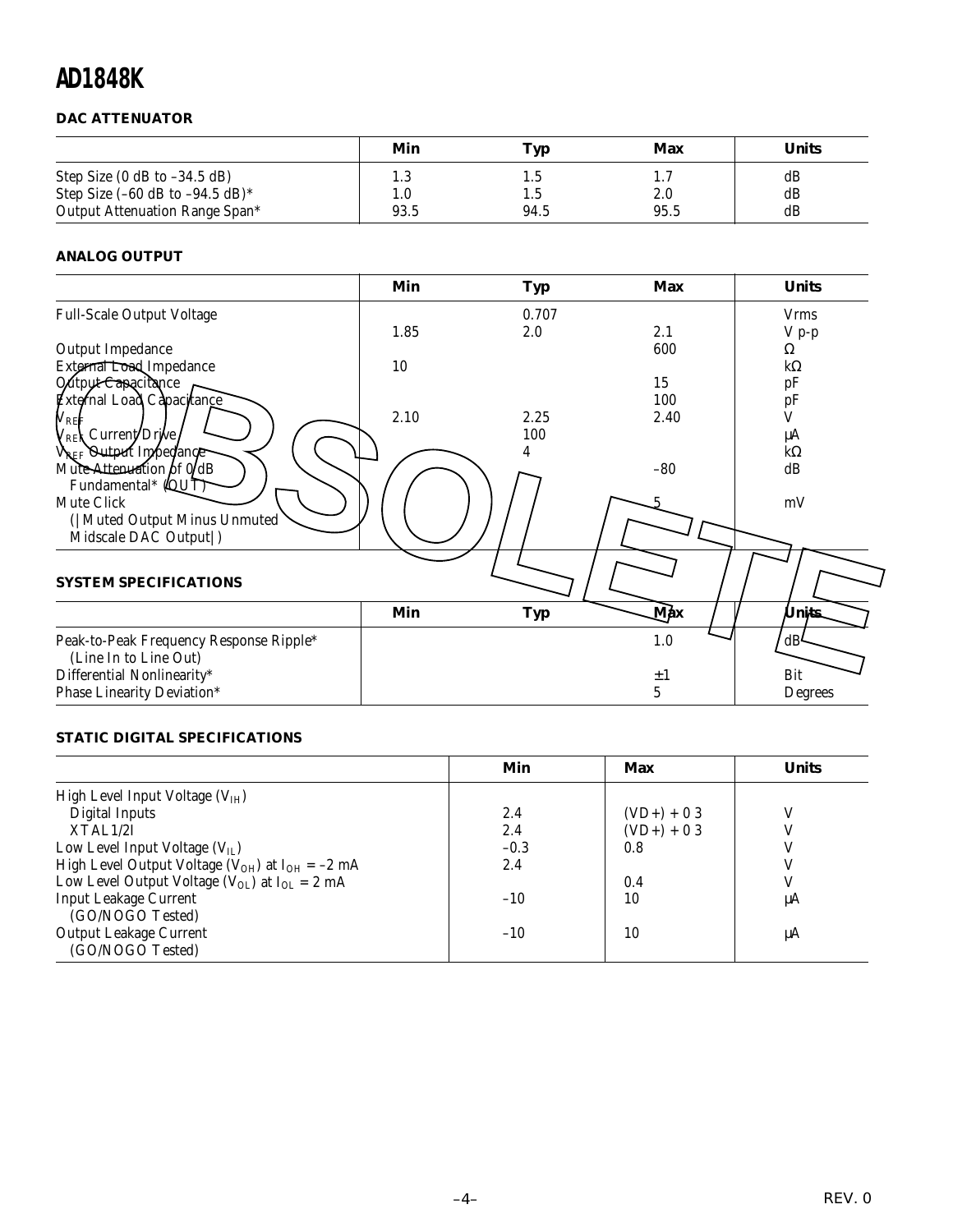| TIMING PARAMETERS (GUARANTEED OVER OPERATING TEMPERATURE RANGE AND V <sub>DD</sub> = V <sub>CC</sub> = 5.0 V ±5%) |  |  |  |
|-------------------------------------------------------------------------------------------------------------------|--|--|--|
|-------------------------------------------------------------------------------------------------------------------|--|--|--|

|                                                                                                               | Min          | <b>Max</b> | <b>Units</b>        |
|---------------------------------------------------------------------------------------------------------------|--------------|------------|---------------------|
| $\overline{\text{WR}/\text{RD}}$ Strobe Width (t <sub>STW</sub> )                                             | 110          |            | ns                  |
| $\overline{\text{WR}}$ /RD Rising to $\overline{\text{WR}}$ /RD Falling (t <sub>BWND</sub> )                  | 110          |            | ns                  |
| Write Data Setup to WR Rising (t <sub>WDSU</sub> )                                                            | 22           |            | ns                  |
| $\overline{\text{RD}}$ Falling to Valid Read Data (t <sub>RDDV</sub> )                                        | 30           | 70         | ns                  |
| $\overline{\text{CS}}$ Setup to $\overline{\text{WR}}$ / $\overline{\text{RD}}$ Falling (t <sub>CSSU</sub> )  | 10           |            | ns                  |
| $\overline{\text{CS}}$ Hold from $\overline{\text{WR}}$ / $\overline{\text{RD}}$ Rising (t <sub>CSHD</sub> )  | $\mathbf{0}$ |            | ns                  |
| Adr Setup to WR/RD Falling (tADSU)                                                                            | 10           |            | ns                  |
| Adr Hold from $\overline{WR}/\overline{RD}$ Rising (t <sub>ADHD</sub> )                                       | 10           |            | ns                  |
| $\overline{\text{DAK}}$ Rising to $\overline{\text{WR}}$ /RD Falling (t <sub>SUDK1</sub> )                    | 60           |            | ns                  |
| DAK Falling to WR/RD Rising (tSUDK2)                                                                          | $\bf{0}$     |            | ns                  |
| $\overline{\text{DAK}}$ Setup to $\overline{\text{WR}}$ / $\overline{\text{RD}}$ Falling (t <sub>DKSU</sub> ) | 25           |            | ns                  |
| <b>Data Hold</b> from $\overline{\text{RD}}$ Rising (t <sub>DHD1</sub> )                                      | $\bf{0}$     | 20         | ns                  |
| Data Hold from WR Rising (tDHD2)                                                                              | 15           |            | ns                  |
| $\bigtriangleup$ RQ Hold from $\overline{\text{W}$ RRID Falling (t <sub>DRHD</sub> )                          | $\bf{0}$     | 25         | ns                  |
| $\overline{\text{DAK}}$ Hold from WR Rising (the $\mu_{\text{BKHD}}$                                          | 50           |            | ns                  |
| $\overline{\text{DAK}}$ Hold trond $\overline{\text{RD}}$ Rising (to $\text{KHilb}$ )                         | 50           |            | ns                  |
| <b>BEEX DBDIR</b> de ay from WRRIN Falling LtpgbL)                                                            | $\bf{0}$     | 30         | ns                  |
| <b>POWER SUPPLY</b>                                                                                           | Min          | <b>Max</b> | <b>Units</b>        |
|                                                                                                               |              |            |                     |
| <b>Power Supply Range - Analog</b>                                                                            | 4.75         | 5.25       |                     |
| Power Supply Range - 5 V Digital                                                                              |              | 5.25       |                     |
| Power Supply Current - 5 V Operating                                                                          |              | 120        | ml                  |
| (5 V Supplies, 10 kΩ Load)                                                                                    |              |            |                     |
| Analog Supply Current - 5 V Operating (10 $k\Omega$ Load)                                                     |              | 65         | rhА                 |
| Digital Supply Current - 5 V Operating (10 kΩ Load)                                                           |              | 55         | 'nΔ                 |
| Digital Power Supply Current - Power Down                                                                     |              | 1          | mА                  |
| Analog Power Supply Current - Power Down                                                                      |              | 1          | mA                  |
| Power Dissipation - 5 V Operating                                                                             |              | 600        | mW                  |
| (Current • Nominal Supplies)                                                                                  |              |            |                     |
| Power Dissipation - Power Down                                                                                |              |            |                     |
| (Current • Nominal Supplies)                                                                                  |              | 10         | mW                  |
| Power Supply Rejection (100 mV p-p Signal @ 1 kHz)*                                                           | 40           |            | $dB$ F <sub>s</sub> |
| (At Both Analog and Digital Supply Pins, Both ADCs                                                            |              |            |                     |
| and DACs)                                                                                                     |              |            |                     |

#### **CLOCK SPECIFICATIONS\***

|                                        | Min | Max | <b>Units</b> |
|----------------------------------------|-----|-----|--------------|
| <b>Input Clock Frequency</b>           |     | 27  | <b>MHz</b>   |
| Recommended Clock Duty Cycle Tolerance |     | ±10 | %            |
| Initialization Time                    |     |     |              |
| 16.9344 MHz Crystal Selected           |     | 70  | ms           |
| 24.576 MHz Crystal Selected            |     | 90  | ms           |

\*Guaranteed, not tested Specifications subject to change without notice.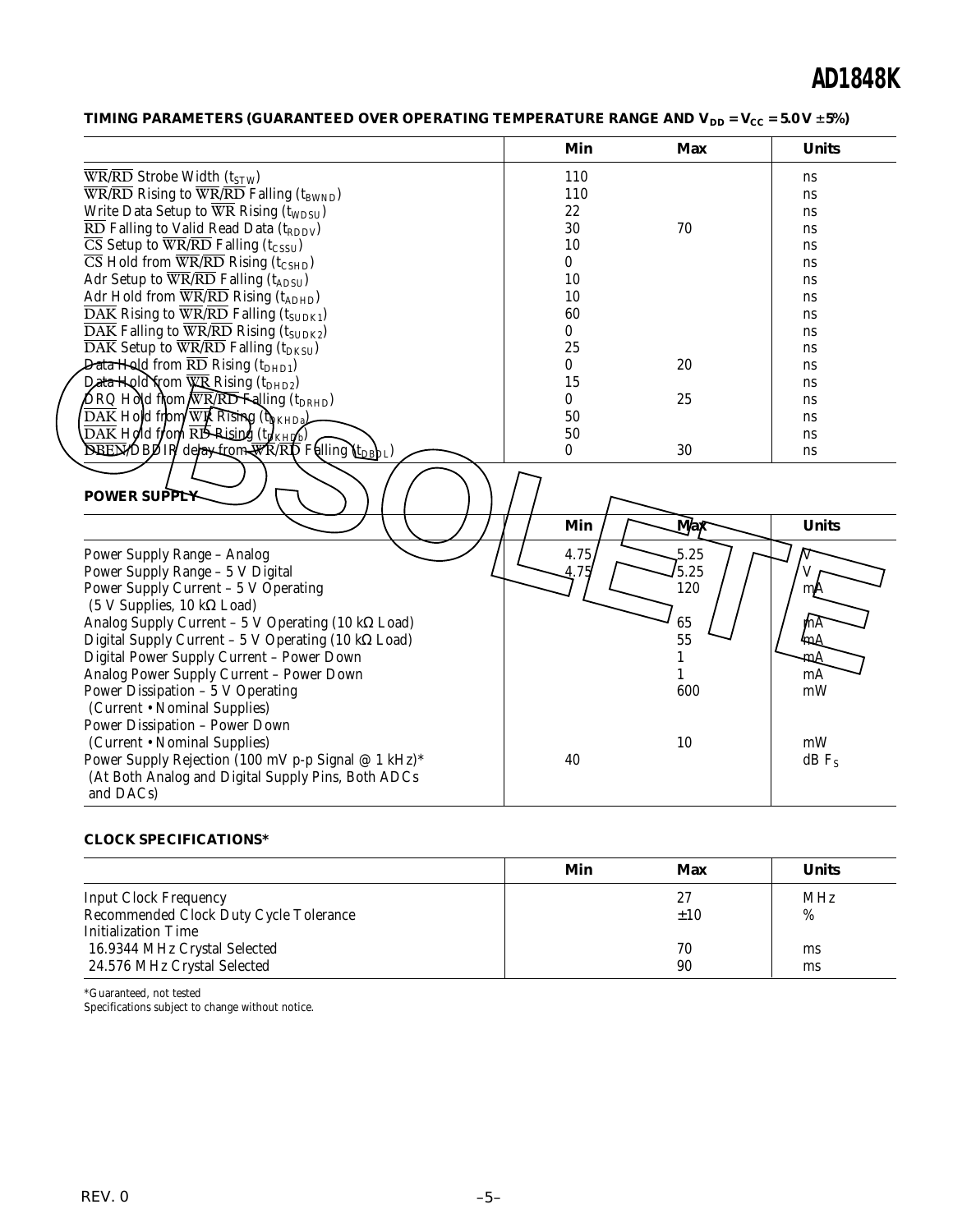#### **ABSOLUTE MAXIMUM RATINGS\***

|                                          | Min    | Max             | l Inite)        |
|------------------------------------------|--------|-----------------|-----------------|
| <b>Power Supplies</b>                    |        |                 |                 |
| Digital $(V_{DD})$                       | $-0.3$ | 6.0             | V               |
| Analog $(V_{CC})$                        | $-0.3$ | 6.0             | V               |
| <b>Input Current</b>                     |        |                 |                 |
| (Except Supply Pins)                     |        | $\pm 10.0$      | mA              |
| Analog Input Voltage (Signal Pins) -0.3  |        | $(VA+) + 0.3$ V |                 |
| Digital Input Voltage (Signal Pins) -0.3 |        | $(VD+) + 0.3$ V |                 |
| <b>Ambient Temperature (Operating)</b>   | $-40$  | $+85$           | $\rm ^{\circ}C$ |
| <b>Storage Temperature</b>               | -65    | $+150$          | $\rm ^{\circ}C$ |
| ESD Tolerance (Human Body                |        |                 |                 |
| Model per Method 3015.2                  |        |                 |                 |
| of MIL-STD-883B)                         | 1000   |                 |                 |
|                                          |        |                 |                 |

\*Stresses greater than those listed under "Absolute Maximum Ratings" may cause permanent damage to the device. This is a stress rating only and functional peration of the device at these or any other conditions above those indicated in the perational section of this specification is not implied. Exposure to absolute maximum rating conditions for extended periods may affect device reliability.

#### **CAUTION**

ESD (electrostatic discharge) sensitive device. Electrostatic charges as high as 4000 V readily accumulate on the human body and test equipment and  $\ell$  an discharge without detection. Although the AD1848K features proprietary ESD protection circuitry, permanent damage may occur on devices subjected to high *energy electrostatic* discharges. Therefore, proper ESD precautions are recommended to avoid performance degradation or lost of functionality.

#### **ORDERING GUIDE**

| Model           | <b>Temperature</b>                 | Package            | Package       |
|-----------------|------------------------------------|--------------------|---------------|
|                 | Range                              | <b>Description</b> | <b>Option</b> |
| <b>AD1848KP</b> | $-40^{\circ}$ C to $+85^{\circ}$ C | 68-Lead PLCC       | <b>P-68A</b>  |
| AD1848KST       | $-40^{\circ}$ C to $+85^{\circ}$ C | 64-Lead TQFP       | $ST-64$       |

**WARNING!**

**ESD SENSITIVE DEVICE**

**68-Lead Plastic Leaded Chip Carrier Pinout 9 8 7 6 5 4 3 2 1 68 67 66 65 64 63 62 61 ADR1 GNDD VDD DATA0 DATA1 DATA2 DATA3 GNDD VDD DATA4 DATA5 DATA6 DATA7 GNDD DBEN DBDIR WR 64-Lead Thin Quad Flatpack Pinout**  $V_{DD}$ **DATA0 DATA1 DATA2 DATA3** も<br>15 **GNDD** Strong greater than those listed under "Absolute Maximum Ratings" may cause<br>
of many and the device. This is a stress rating only and functional<br>
perspection of the device. This is a stress rating only and functional<br>
the

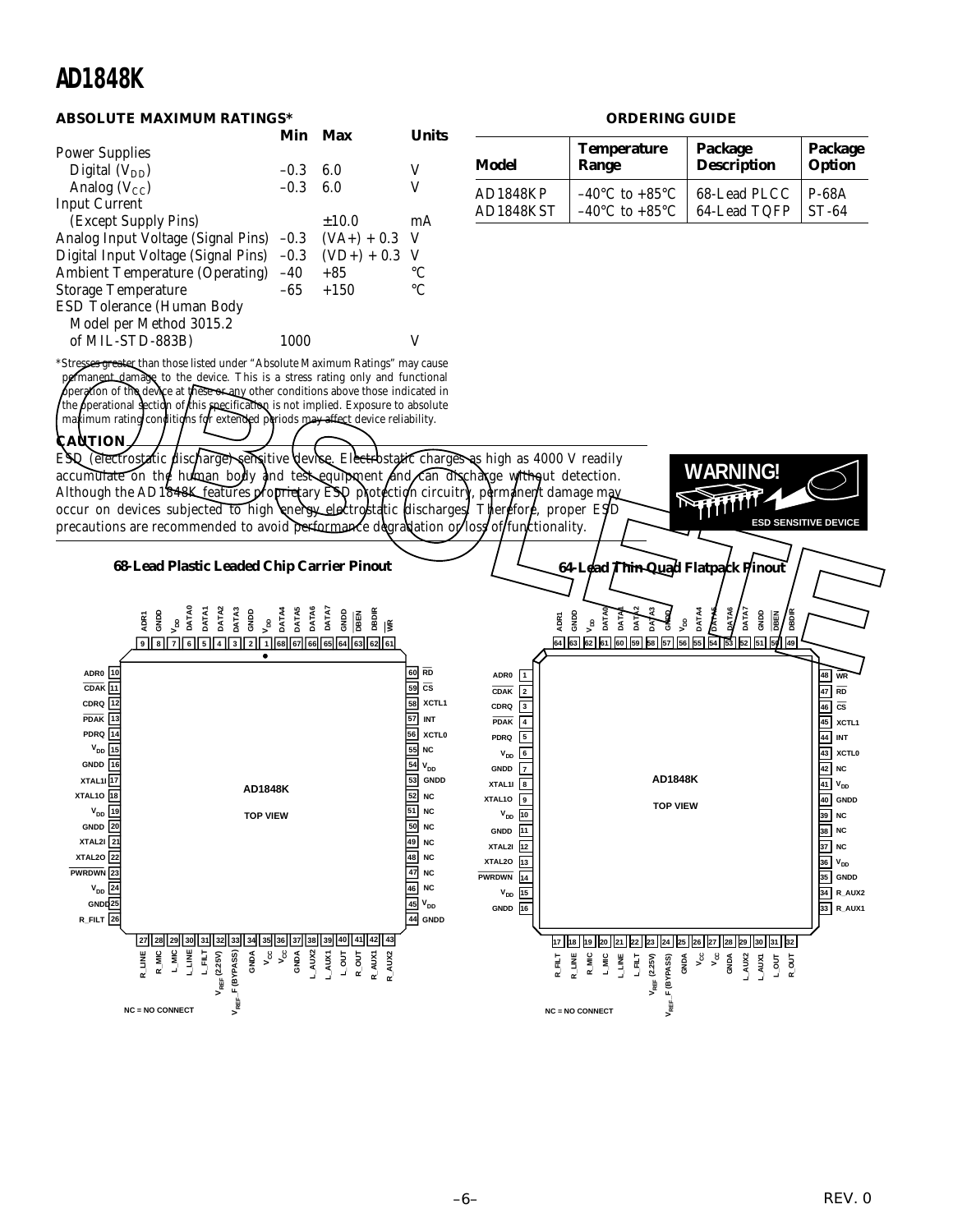#### **PIN DESCRIPTION**

| <b>Parallel Interface</b> |  |  |
|---------------------------|--|--|
|---------------------------|--|--|

| <b>Pin Name</b>                   | <b>PLCC</b>            | <b>TQFP</b>              | I/O           | <b>Description</b>                                                                                                                                                                                                                                                                                                                                                                                                       |
|-----------------------------------|------------------------|--------------------------|---------------|--------------------------------------------------------------------------------------------------------------------------------------------------------------------------------------------------------------------------------------------------------------------------------------------------------------------------------------------------------------------------------------------------------------------------|
| CDRQ                              | 12                     | 3                        | $\mathcal{O}$ | Capture Data Request. The assertion of this signal indicates that the Codec has a cap-<br>tured audio sample from the ADC ready for transfer. This signal will remain asserted un-<br>til all the bytes from the capture buffer have been transferred.                                                                                                                                                                   |
| $\overline{\text{CDAK}}$          | 11                     | 2                        | I             | Capture Data Acknowledge. The assertion of this active LO signal indicates that the RD<br>cycle occurring is a DMA read from the capture buffer.                                                                                                                                                                                                                                                                         |
| PDRQ                              | 14                     | 5                        | $\Omega$      | Playback Data Request. The assertion of this signal indicates that the Codec is ready for<br>more DAC playback data. The signal will remain asserted until all the bytes needed for a<br>playback sample have been transferred.                                                                                                                                                                                          |
| <b>PDAK</b>                       | 13                     | 4                        | $\bf{I}$      | Playback Data Acknowledge. The assertion of this active LO signal indicates that the WR<br>cycle occurring is a DMA write to the playback buffer.                                                                                                                                                                                                                                                                        |
| ADRI:0                            | $98\sqrt{10}$          | <b>L&amp; 64</b>         | I             | Codec Addresses. These address pins are asserted by the Codec interface logic during a<br>control register/PIO access. The state of these address lines determine which register is<br>accessed.                                                                                                                                                                                                                         |
| $\overline{\mathtt{R}\mathtt{D}}$ | Ø0                     | 47                       |               | Read Command Strobe. This active LO signal defines a read cycle from the Codec. The<br>cycle may be a read from the control/PIO registers, or the cycles could be a read from the<br>Coded's DMA sample registers                                                                                                                                                                                                        |
| $\overline{\text{WR}}$            | 61                     | 48                       |               | Write Command Strobe. This/active LO signal indisates a write cycle to the Codec. The<br>cycle max be a write to the control/PIO registers, or the cycle sould be a write to the<br>Codec's DMA sample registers.                                                                                                                                                                                                        |
| $\overline{\text{CS}}$            | 59                     | 46                       | I             | AD1848K Chip Select. The Codec will not respond to any control PIO cycle accesses<br>unless this active LO signal is LO. This signal is ignored during DMA transfers.                                                                                                                                                                                                                                                    |
| DATA7:0                           | $3 - 6 &$<br>$65 - 68$ | $52 - 55$ &<br>$58 - 61$ | I/O           | Data Bus. These pins transfer data and control information between the Codec and the<br>host.                                                                                                                                                                                                                                                                                                                            |
| <b>DBEN</b>                       | 63                     | 50                       | $\Omega$      | Data Bus Enable. This pin enables the external bus drivers. This signal is normally HI.<br>For control register/PIO cycles,<br>$\overline{\rm DBEN} = (\overline{\rm WR} \text{ or } \overline{\rm RD})$ and $\overline{\rm CS}$<br>For DMA cycles,<br>$\overline{\rm DBEN} = (\overline{\rm WR} \text{ or } \overline{\rm RD})$ and $(\overline{\rm PDAK} \text{ or } \overline{\rm CDAK})$                             |
| <b>DBDIR</b>                      | 62                     | 49                       | $\Omega$      | Data Bus Direction. This pin controls the direction of the data bus transceiver. HI<br>enables writes from the host to the AD1848K; LO enables reads from the AD1848K to<br>the host bus. This signal is normally HI.<br>For control register/PIO cycles,<br>DBDIR = $\overline{RD}$ and $\overline{CS}$<br>For DMA cycles,<br>DBDIR = $\overline{\text{RD}}$ and $(\overline{\text{PDAK}})$ or $\overline{\text{CDAK}}$ |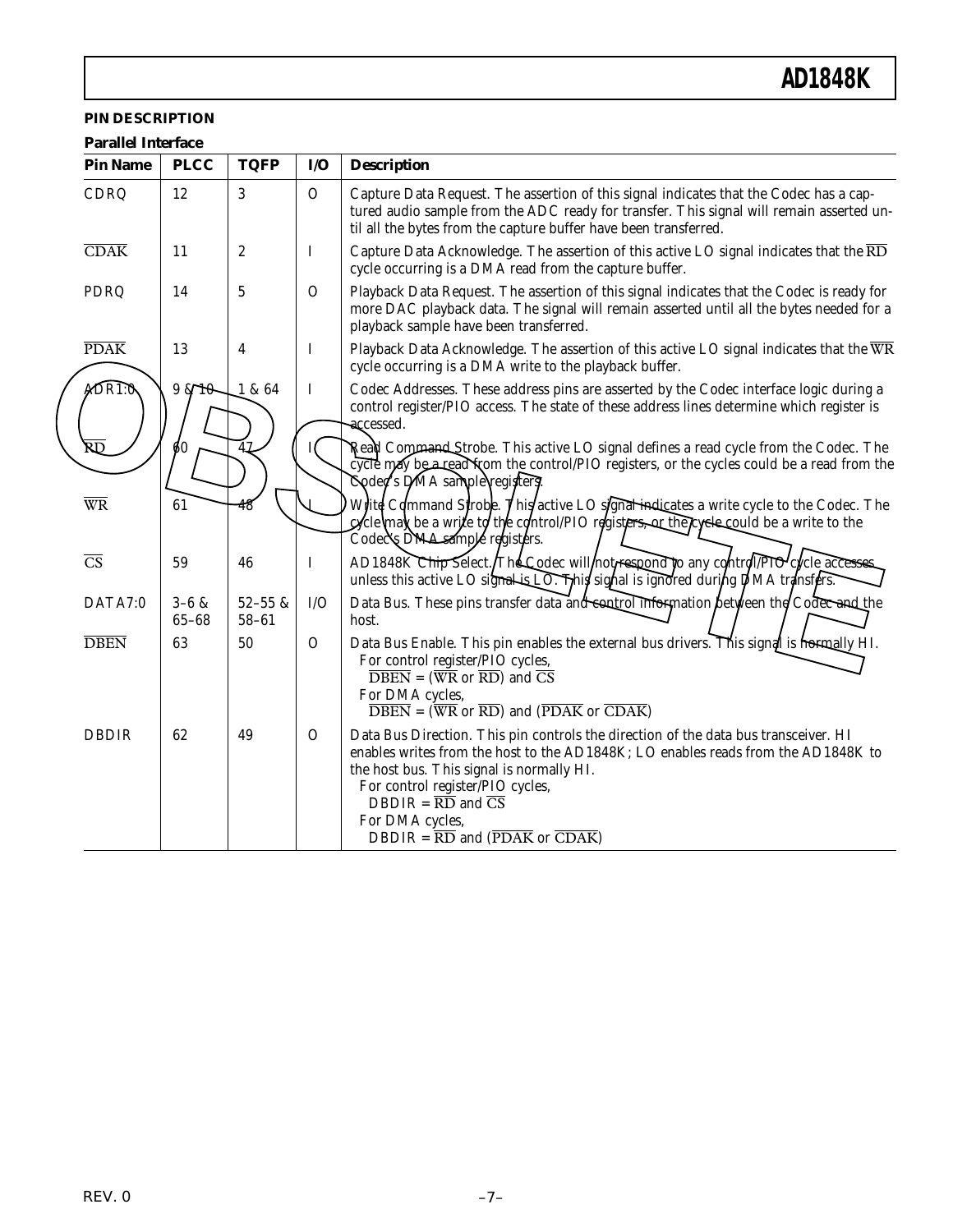#### **Analog Signals**

| <b>Pin Name</b>               | <b>PLCC</b>   | <b>TQFP</b> | I/O           | <b>Description</b>                                                                                                                                                                                      |
|-------------------------------|---------------|-------------|---------------|---------------------------------------------------------------------------------------------------------------------------------------------------------------------------------------------------------|
| <b>L_LINE</b>                 | 30            | 21          | Ι.            | Left Line Input. Line level input for the left channel.                                                                                                                                                 |
| <b>R_LINE</b>                 | 27            | 18          | Ι             | Right Line Input. Line level input for the right channel.                                                                                                                                               |
| L_MIC                         | 29            | 20          | I             | Left Microphone Input. Microphone input for the left channel. This signal<br>can be either line level or -20 dB from line level.                                                                        |
| R_MIC                         | 28            | 19          | I             | Right Microphone Input. Microphone input for the right channel. This<br>signal can be either line level or -20 dB from line level.                                                                      |
| L_AUX1                        | 39            | 30          | I             | Left Auxiliary #1 Line Input                                                                                                                                                                            |
| R_AUX1                        | 42            | 33          | I             | Right Auxiliary #1 Line Input                                                                                                                                                                           |
| L_AUX2                        | 38            | 29          | I             | Left Auxiliary #2 Line Input                                                                                                                                                                            |
| $R_{*}$ $\cancel{\text{M}X2}$ | 43            | 34          | Ι             | Right Auxiliary #2 Line Input                                                                                                                                                                           |
| /ovt                          | 40            | 31          | $\Omega$      | Left Line Level Output                                                                                                                                                                                  |
| R_QUT                         | 41            | 38          | $\mathcal{O}$ | <b>Right Line Level Output</b>                                                                                                                                                                          |
| Miscellaneous                 |               |             |               |                                                                                                                                                                                                         |
| Pin Name                      | <b>PLCC</b>   | <b>TQFP</b> | $\dot{I}/O$   | Description                                                                                                                                                                                             |
| XTAL1I                        | 17            | 8           |               | 24.576 MHz Crystal #1 Input                                                                                                                                                                             |
| XTAL10                        | 18            | 9           | O             | 24.576 MHZ Crystal #1 Output                                                                                                                                                                            |
| XTAL2I                        | 21            | 12          | Ι             | 16.9344 MHz/Crystal #2 Input                                                                                                                                                                            |
| XTAL <sub>20</sub>            | 22            | 13          | $\mathcal{O}$ | 16.9344 MHZ Crystal #2 Output                                                                                                                                                                           |
| PWRDWN                        | 23            | 14          | Ι             | Power-Down Signal. Active LO control places AD/1848K in its lowest<br>power consumption mode. All sections of the AD1848K, including the<br>digital interface, are shut down and consume minimal power, |
| <b>INT</b>                    | 57            | 44          | 0             | Host Interrupt Pin. This signal is used to notify the host that the DMA<br>Current Count Register has underflowed.                                                                                      |
| XCTL1:0                       | 56 & 58       | 43 & 45     | 0             | External Control. These signals reflect the current status of register bits<br>inside the AD1848K. They can be used for signaling or to control external<br>logic.                                      |
| $V_{REF}$                     | 32            | 23          | 0             | Voltage Reference. Nominal 2.25 volt reference available for dc-coupling<br>and level-shifting. $V_{REF}$ should not be used where it will sink or source<br>current.                                   |
| $V_{REF-F}$                   | 33            | 24          | I             | Voltage Reference Filter. Voltage reference filter point for external<br>bypassing only.                                                                                                                |
| <b>L_FILT</b>                 | 31            | 22          | $\mathbf I$   | Left Channel Filter Input. This pin requires a $1.0 \mu$ F capacitor to analog<br>ground for proper operation.                                                                                          |
| R_FILT                        | 26            | 17          | $\bf{I}$      | Right Channel Filter Input. This pin requires a 1.0 µF capacitor to analog<br>ground for proper operation.                                                                                              |
| $\rm N/C$                     | $46 - 52, 55$ | $37-39, 42$ |               | No Connect. Do not connect.                                                                                                                                                                             |

#### **Power Supplies**

| <b>Pin Name</b> | <b>PLCC</b>                     | <b>TQFP</b>                  | I/O | <b>Description</b>            |
|-----------------|---------------------------------|------------------------------|-----|-------------------------------|
| $V_{CC}$        | 35 & 36                         | 26 & 27                      |     | Analog Supply Voltage (+5 V)  |
| <b>GNDA</b>     | 34 & 37                         | 25 & 28                      |     | Analog Ground                 |
| $V_{DD}$        | 1, 7, 15, 19,<br>24, 45, 54     | 6, 10, 15, 36,<br>41, 56     |     | Digital Supply Voltage (+5 V) |
| <b>GNDD</b>     | 2, 8, 16, 20,<br>25, 44, 53, 64 | 7, 11, 16, 35,<br>40, 51, 63 |     | Digital Ground                |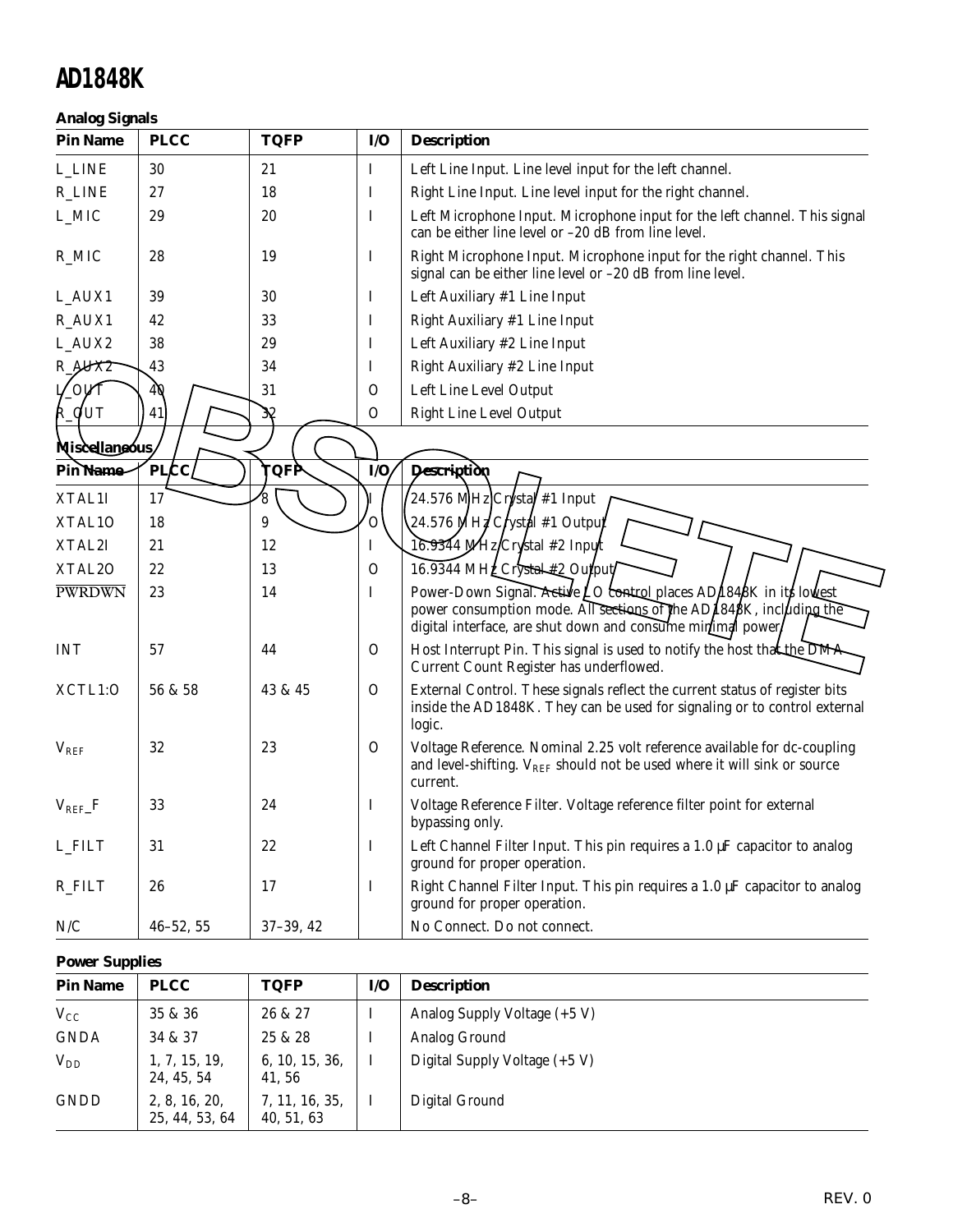#### *(Continued from page 1)*

analog signals: line, microphone ("mic"), auxiliary ("aux") #1, and post-mixed DAC output. The microphone inputs can pass through optional 20 dB gain blocks. A software-controlled programmable gain stage allows independent gain for each channel going into the ADC. The ADCs' output can be digitally mixed with the DACs' input.



#### Figure 1. Interface to ISA Bus

The pair of 16-bit outputs from the ADCs is available over a byte-wide bidirectional interface that also supports 16-bit digital input to the DACs and control information. The AD1848K can accept and generate 16-bit twos-complement PCM linear digital data, 8-bit unsigned magnitude PCM linear data, and 8-bit µ-law or A-law companded digital data.

The ∑∆ DACs are preceded by a digital interpolation filter. An attenuator provides independent user volume control over each DAC channel. Nyquist images and shaped quantization noise are removed from the DACs' analog stereo output by on-chip switched-capacitor and continuous-time filters. Two stereo pairs of auxiliary line-level inputs can also be mixed in the analog domain with the DAC output.

#### **AUDIO FUNCTIONAL DESCRIPTION**

This section overviews the functionality of the AD1848K and is intended as a general introduction to the capabilities of the device. As much as possible, detailed reference information has been placed in "Control Registers" and other sections. The user is not expected to refer repeatedly to this section.

#### **Analog Inputs**

The AD1848K SoundPort Stereo Codec accepts stereo line-level and mic-level inputs. LINE, MIC, and AUX1 inputs and post-mixed DAC output analog stereo signals are multiplexed to the internal programmable gain amplifier stage (PGA). Each channel of the mic inputs can be amplified by

+20 dB prior to the PGA to compensate for the voltage swing difference between line levels and typical condenser microphones. Alternatively, the mic inputs can bypass the  $+20$  dB fixed gain block and go straight to the input multiplexer.

The PGA following the input multiplexer allows independent selectable gains for each channel from 0 to 22.5 dB in  $+1.5$  dB steps. The Codec can operate either in a global stereo mode or in a global mono mode with left channel inputs appearing at both channel outputs.

#### **Analog Mixing**

AUX1 and AUX2 analog stereo signals can be mixed in the analog domain with the DAC output. Each channel of each auxiliary analog input can be independently gained/attenuated from +12 dB to –34.5 dB in –1.5 dB steps or completely muted. The post mixed DAC output is available on OUT externally and as an input to the ADCs.

Even if the AD1848K is not playing back data from its DACs, the analog mix function can still be active.

#### **Analog-to-Digital Datapath**

The AD1848K ∑∆ ADCs incorporate a fourth order modulator. A single pole of passive filtering is all that is required for anti-diasing the analogin put due to the ADC's high 64 times oversampling ratio. The ADCs include linear phase digital decimation filters that low-pass filter the input to 0,45  $\times$  F<sub>S</sub> ("F<sub>S</sub>" is the word rate or "sampling frequency.") ADC input overrange conditions will cause register bits to be set that can be read.

#### **Digital-to-Analog Datapath**

The ∑∆ DACs contain a programmable attenuator and a lowpass digital interpolation filter. The anti-imaging interpolation filter nominally oversamples by 64 and digitally filters the higher frequency images. The interpolation ratio is increased at low sample rates to ensure that the shaped quantization noise is inaudible. This feature of the AD1848K represents an improvement over the earlier AD1848J. The attenuator allows independent control of each DAC channel from 0 dB to –94.5 dB in 1.5 dB steps plus full mute. The DACs' ∑∆ noise shapers also oversample by 64 and convert the signal to a single bit stream. The DAC outputs are then filtered in the analog domain by a combination of switched-capacitor and continuous-time filters. They remove the very high frequency components of the DAC bitstream output. No external components are required. Phase linearity at the analog output is achieved by internally compensating for the group delay variation of the analog output filters.

Changes in DAC output attenuation take effect only on zero crossings of the digital signal, thereby eliminating "zipper" noise. Each channel has its own independent zero-crossing detector and attenuator change control circuitry. A timer guarantees that requested volume changes will occur even in the absence of an input signal that changes sign. The time-out period is 8 milliseconds at a 48 kHz sampling rate and 48 milliseconds at an 8 kHz sampling rate. (Time out  $[ms] \approx 384/F_s$  [kHz].)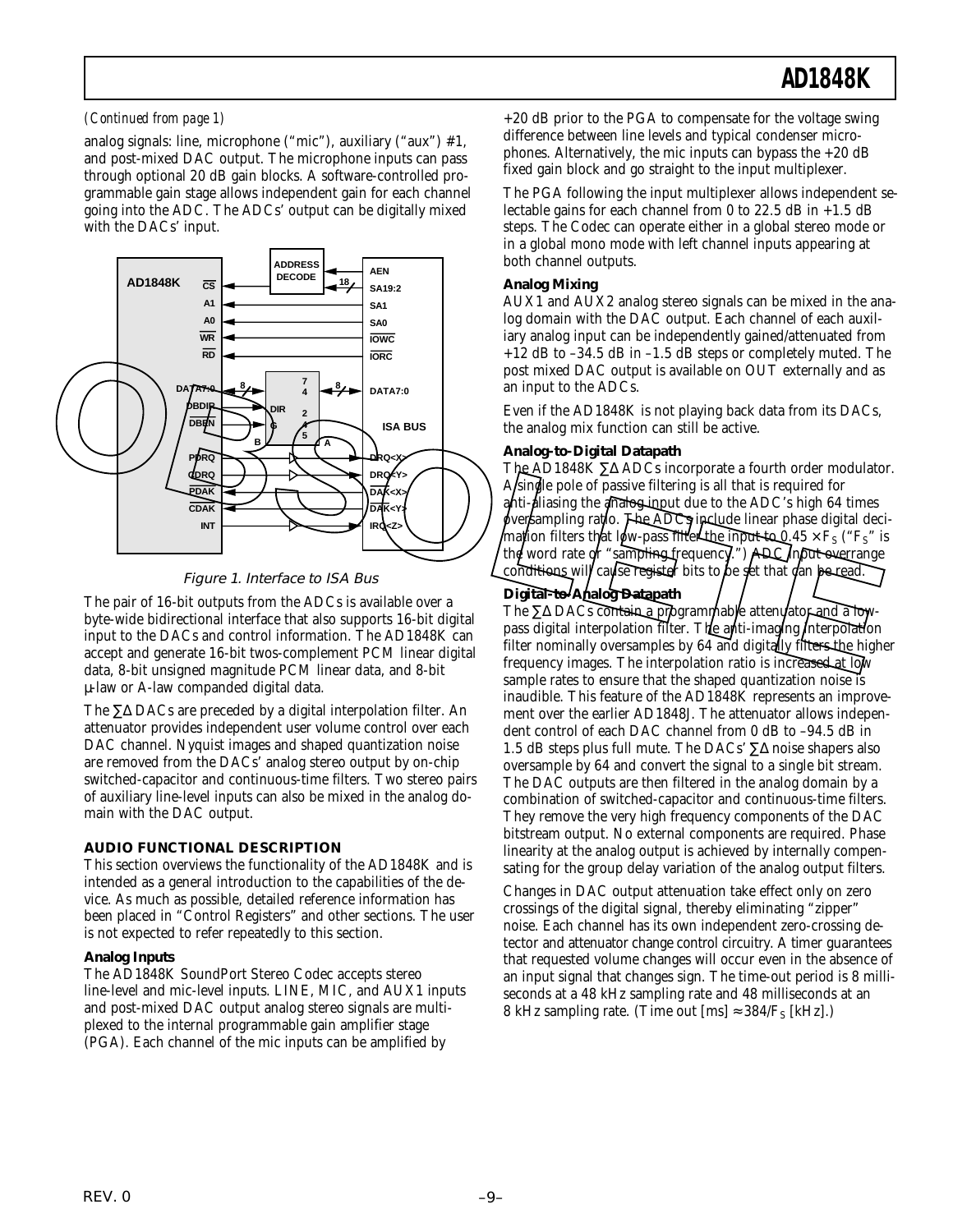#### **Digital Mixing**

Stereo digital output from the ADCs can be mixed digitally with the input to the DACs. Digital output from the ADCs going out of the data port is unaffected by the digital mix. Along the digital mix datapath, the 16-bit linear output from the ADCs is attenuated by an amount specified with control bits. Both channels of the monitor data are attenuated by the same amount. (Note that internally the AD1848K always works with 16-bit PCM linear data, digital mixing included; format conversions take place at the input and output.)

Sixty-four steps of –1.5 dB attenuation are supported to –94.5 dB. The digital mix datapath can also be completely muted, preventing any mixing of the analog input with the digital input. Note that the level of the mixed signal is also a function of the input PGA settings, since they affect the ADCs' output.

The/attenuated digital mix data is digitally summed with the  $\mathsf{D}\mathsf{A}\mathsf{C}$  input data prior to the  $\mathsf{D}\mathsf{A}\mathsf{C}\mathsf{s}$  datapath attenuators. The digital sum of digital mix data and DAC input data is clipped at plus or minus full scale and does not wrap around. Because both stereo signals are mixed before the output attenuators, mix data is attenuated a second time by the DAC<sub>k</sub>' datapath attenuators.

In case the AD1848K is capturing data but ADC output data is not removed in time ("ADC overrun"), then the last sample captured before overrun will be used for the digital mix. In case the AD1848K is playing back data but input digital DAC data fails to arrive in time ("DAC underrun"), then a midscale zero will be added to the digital mix data.

#### **Analog Outputs**

A stereo line level output is available at external pins. Each channel of this output can be independently muted. When muted, the outputs will settle to a dc value near  $V_{REF}$ , the midscale reference voltage.

#### **Digital Data Types**

The AD1848K supports four global data types: 16-bit twoscomplement linear PCM, eight-bit unsigned linear PCM, companded µ-law, and 8-bit companded A-law, as specified by control register bits. Data in all four formats is always transferred MSB first. Eight-bit data is always left justified in 16-bit fields; said in other words, the MSBs of all data types are always aligned; in yet other words, full-scale representations in all four formats correspond to equivalent full-scale signals. The eight least significant bit positions of 8-bit data in 16-bit fields are ignored on input and zeroed on output.

The 16-bit PCM data format is capable of representing 96 dB of dynamic range. Eight-bit PCM can represent 48 dB of dynamic range. Companded µ-law and A-law data formats use nonlinear coding with less precision for large amplitude signals. The loss of precision is compensated for by an increase in dynamic range to 64 dB and 72 dB, respectively.

On input, 8-bit companded data is expanded to an internal linear representation, according to whether µ-law or A-law was specified in the Codec's internal registers. Note that when  $\mu$ -law compressed data is expanded to a linear format, it requires 14 bits. A-law data expanded requires 13 bits.



#### Figure 2. A-Law or µ-Law Expansion

When 8-bit companding is specified, the ADCs' linear output is compressed to the format specified.



Note that all format conversions take place at input or output Internally, the AD1848K always uses 16-bit linear PCM representations to maintain maximum precision.

#### **Power Supplies and Voltage Reference**

The AD1848K operates from +5 V power supplies. Independent analog and digital supplies are recommended for optimal performance though excellent results can be obtained in single supply systems. A voltage reference is included on the Codec and its 2.25 V buffered output is available on an external pin  $(V<sub>REF</sub>)$ . The reference output can be used for biasing op amps used in dc coupling. The internal reference must be externally bypassed to analog ground at the  $V_{REF-F}$  pin.

#### **Clocks and Sample Rates**

The AD1848K operates from external crystals. Two crystal inputs are provided to generate a wide range of sample rates. The oscillators for these crystals are on the AD1848K, as is a multiplexer for selecting between them. They can be overdriven with external clocks by the user, if so desired. The recommended crystal frequencies are 16.9344 MHz and 24.576 MHz. From them the following sample rates are divided down: 5.5125, 6.615, 8, 9.6, 11.025, 16, 18.9, 22.05, 27.42857, 32, 33.075, 37.8, 44.1, 48 kHz.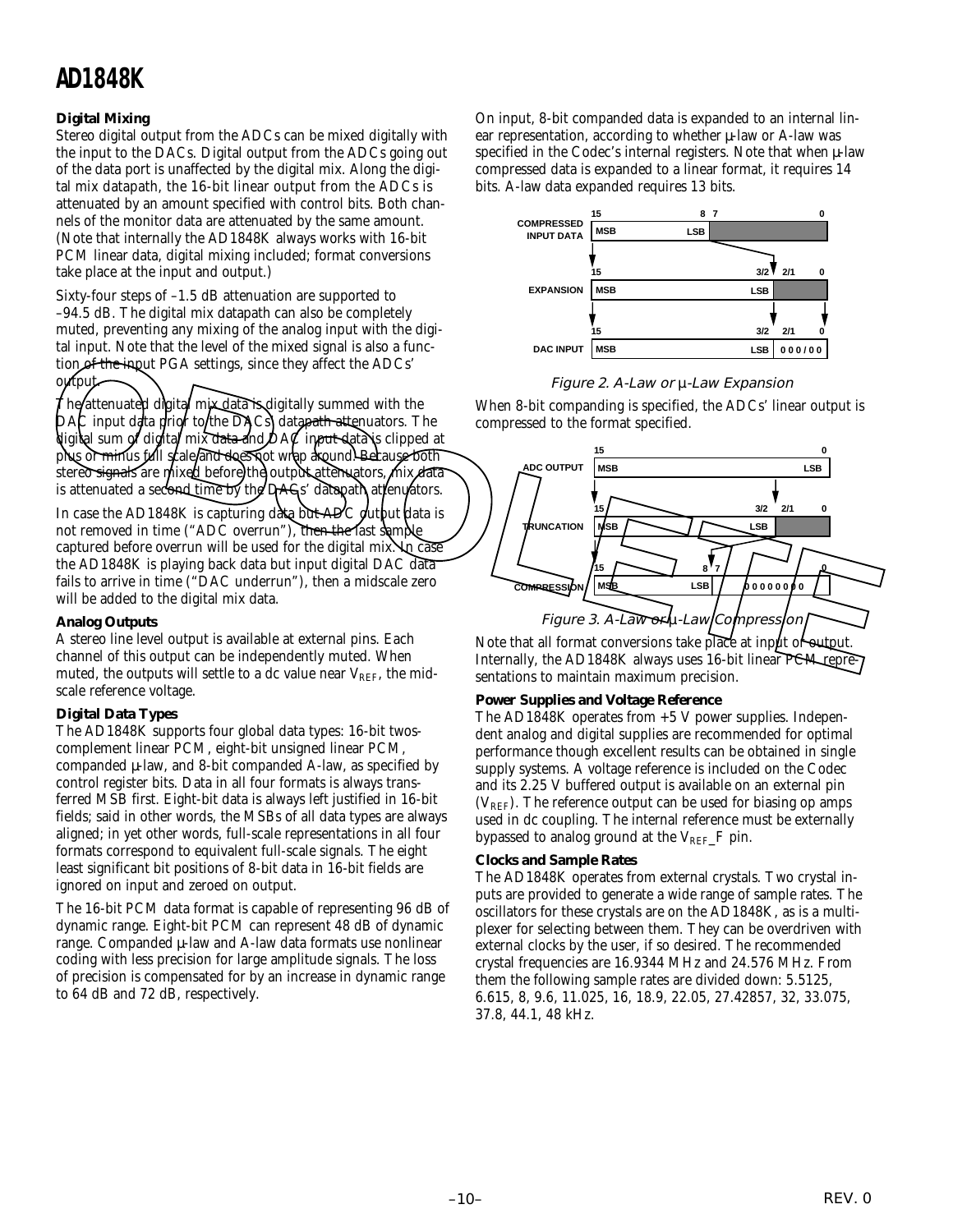#### **CONTROL REGISTERS**

#### **Control Register Architecture**

The AD1848K SoundPort Stereo Codec accepts both data and control information through its byte-wide parallel port. Indirect addressing minimizes the number of external pins required to access all 21 of its byte-wide internal registers. Only two external address pins, ADR1:0, are required to accomplish all data and control transfers. These pins select one of five direct registers. (ADR1:0 = 3 addresses two registers, depending on whether the transfer is a playback or a capture.)

|   | ADR1:0 | <b>Register Name</b>                                                                                          |
|---|--------|---------------------------------------------------------------------------------------------------------------|
| 9 |        | <b>Index Address Register</b><br><b>Indexed Data Register</b><br><b>Status Register</b><br>PIS Data Registers |
|   |        |                                                                                                               |

#### Figure 4LAD1848R Direct Register Map

#### *Direct Regis*

| Index | <b>Register Name</b>        |
|-------|-----------------------------|
| 0     | Left Input Control          |
| 1     | <b>Right Input Control</b>  |
| 2     | Left Aux #1 Input Control   |
| 3     | Right Aux #1 Input Control  |
| 4     | Left Aux #2 Input Control   |
| 5     | Right Aux #2 Input Control  |
| 6     | Left Output Control         |
| 7     | <b>Right Output Control</b> |
| 8     | Clock and Data Format       |
| 9     | Interface Configuration     |
| 10    | Pin Control                 |
| 11    | Test and Initialization     |
| 12    | Miscellaneous Information   |
| 13    | Digital Mix                 |
| 14    | <b>Upper Base Count</b>     |
| 15    | Lower Base Count            |

#### Figure 5. AD1848K Indirect Register Map

| Figure 4LAD1848K Direct Register Map<br>Awrite to or a read from the Indexed Qata Register wil <del>l access</del><br>the indirect register which is indexed by the value most recently<br>written to the <i>Index Address Register</i> . The Status Register and<br>the PIO Data Register are always accessible directly, without in-<br>dexing. The 16 indirect registers are indexed in Rigure 5.<br><b>Direct Registers:</b> | muca Audress negister<br><b>Indexed Data Register</b><br><b>Status Register</b><br><b>PIS Data Registers</b> |                  |                             |             | 12<br>13<br>14<br>15 | summarized for reference as follows: | Miscellaneous Information<br>Digital Mix<br><b>Upper Base Count</b><br>Lower Base Count<br>Figure 5. AD1848K Indirect Register Map<br>A detailed map of all direct and indirect register contents is |                 |  |
|----------------------------------------------------------------------------------------------------------------------------------------------------------------------------------------------------------------------------------------------------------------------------------------------------------------------------------------------------------------------------------------------------------------------------------|--------------------------------------------------------------------------------------------------------------|------------------|-----------------------------|-------------|----------------------|--------------------------------------|------------------------------------------------------------------------------------------------------------------------------------------------------------------------------------------------------|-----------------|--|
| <b>ADR1:0</b>                                                                                                                                                                                                                                                                                                                                                                                                                    | Data 7                                                                                                       | Data 6           | Data 5                      | Data 4      | Data 3               | Data <sup>2</sup>                    | Data 1                                                                                                                                                                                               | Data O          |  |
| 0                                                                                                                                                                                                                                                                                                                                                                                                                                | <b>INIT</b>                                                                                                  | <b>MCE</b>       | TRD                         | res         | TXVV                 | XA2                                  | IXA <sub>1</sub>                                                                                                                                                                                     | <b>IXAOL</b>    |  |
|                                                                                                                                                                                                                                                                                                                                                                                                                                  | IXD7                                                                                                         | IXD <sub>6</sub> | IXD <sub>5</sub>            | IXD4        | IXD3                 | תIXD                                 | IXD1                                                                                                                                                                                                 | <b>IXDQ</b>     |  |
|                                                                                                                                                                                                                                                                                                                                                                                                                                  | CU/L                                                                                                         | CL/R             | <b>CRDY</b>                 | <b>SOUR</b> | PU/L                 | $P\overline{L/R}$                    | PRDY                                                                                                                                                                                                 | ÍΝ              |  |
| 3                                                                                                                                                                                                                                                                                                                                                                                                                                | CD7                                                                                                          | CD6              | CD <sub>5</sub>             | CD4         | CD3                  | CD2                                  | CD <sup>1</sup>                                                                                                                                                                                      | CD <del>0</del> |  |
| 3                                                                                                                                                                                                                                                                                                                                                                                                                                | PD7                                                                                                          | PD <sub>6</sub>  | P <sub>D</sub> <sub>5</sub> | PD4         | PD <sub>3</sub>      | PD2                                  | P <sub>D</sub> 1                                                                                                                                                                                     | PDI             |  |
|                                                                                                                                                                                                                                                                                                                                                                                                                                  |                                                                                                              |                  |                             |             |                      |                                      |                                                                                                                                                                                                      |                 |  |

#### *Indirect Registers:*

| <b>IXA3:0</b> | Data 7           | Data 6            | Data 5           | Data 4            | Data 3                         | Data 2            | Data 1            | Data 0          |
|---------------|------------------|-------------------|------------------|-------------------|--------------------------------|-------------------|-------------------|-----------------|
| 0             | LSS <sub>1</sub> | LSS <sub>0</sub>  | LMGE             | res               | LIG3                           | LIG2              | LIG1              | LIG0            |
|               | RSS <sub>1</sub> | RSS <sub>0</sub>  | <b>RMGE</b>      | res               | RIG3                           | RIG2              | RIG1              | RIG0            |
| 2             | LMX1             | res               | res              | LX1A4             | LX1A3                          | LX1A2             | LX1A1             | LX1A0           |
| 3             | RMX1             | res               | res              | RX1A4             | RX1A3                          | RX1A2             | RX1A1             | RX1A0           |
| 4             | LMX2             | res               | res              | L <sub>X2A4</sub> | LX2A3                          | L <sub>X2A2</sub> | L <sub>X2A1</sub> | LX2A0           |
| 5             | RMX2             | res               | res              | RX2A4             | RX <sub>2</sub> A <sub>3</sub> | RX2A2             | RX2A1             | <b>RX2A0</b>    |
| 6             | LDM              | res               | LDA5             | LDA4              | LDA3                           | LDA <sub>2</sub>  | LDA1              | LDA0            |
|               | <b>RDM</b>       | res               | RDA5             | RDA4              | RDA3                           | RDA <sub>2</sub>  | RDA1              | RDA0            |
| 8             | res              | <b>FMT</b>        | L/C              | S/M               | CFS <sub>2</sub>               | CFS1              | CFS <sub>0</sub>  | <b>CSS</b>      |
| 9             | <b>CPIO</b>      | <b>PPIO</b>       | res              | res               | <b>ACAL</b>                    | <b>SDC</b>        | <b>CEN</b>        | <b>PEN</b>      |
| 10            | XCTL1            | XCTL <sub>0</sub> | res              | res               | res                            | res               | <b>IEN</b>        | res             |
| 11            | <b>COR</b>       | PUR               | ACI              | DRS               | ORR1                           | ORR <sub>0</sub>  | ORL1              | <b>ORLO</b>     |
| 12            | res              | res               | res              | res               | ID3                            | ID2               | ID1               | ID0             |
| 13            | DMA <sub>5</sub> | DMA4              | DMA <sub>3</sub> | DMA <sub>2</sub>  | DMA1                           | DMA0              | res               | <b>DME</b>      |
| 14            | UB7              | UB6               | UB5              | UB4               | UB3                            | UB2               | UB1               | UB <sub>0</sub> |
| 15            | LB7              | LB <sub>6</sub>   | LB <sub>5</sub>  | LB4               | LB <sub>3</sub>                | LB2               | LB1               | LB <sub>0</sub> |

#### Figure 6. AD1848K Register Summary

Note that the only sticky bit in any of the AD1848K control registers is the interrupt (INT) bit. All other bits change with every sample period.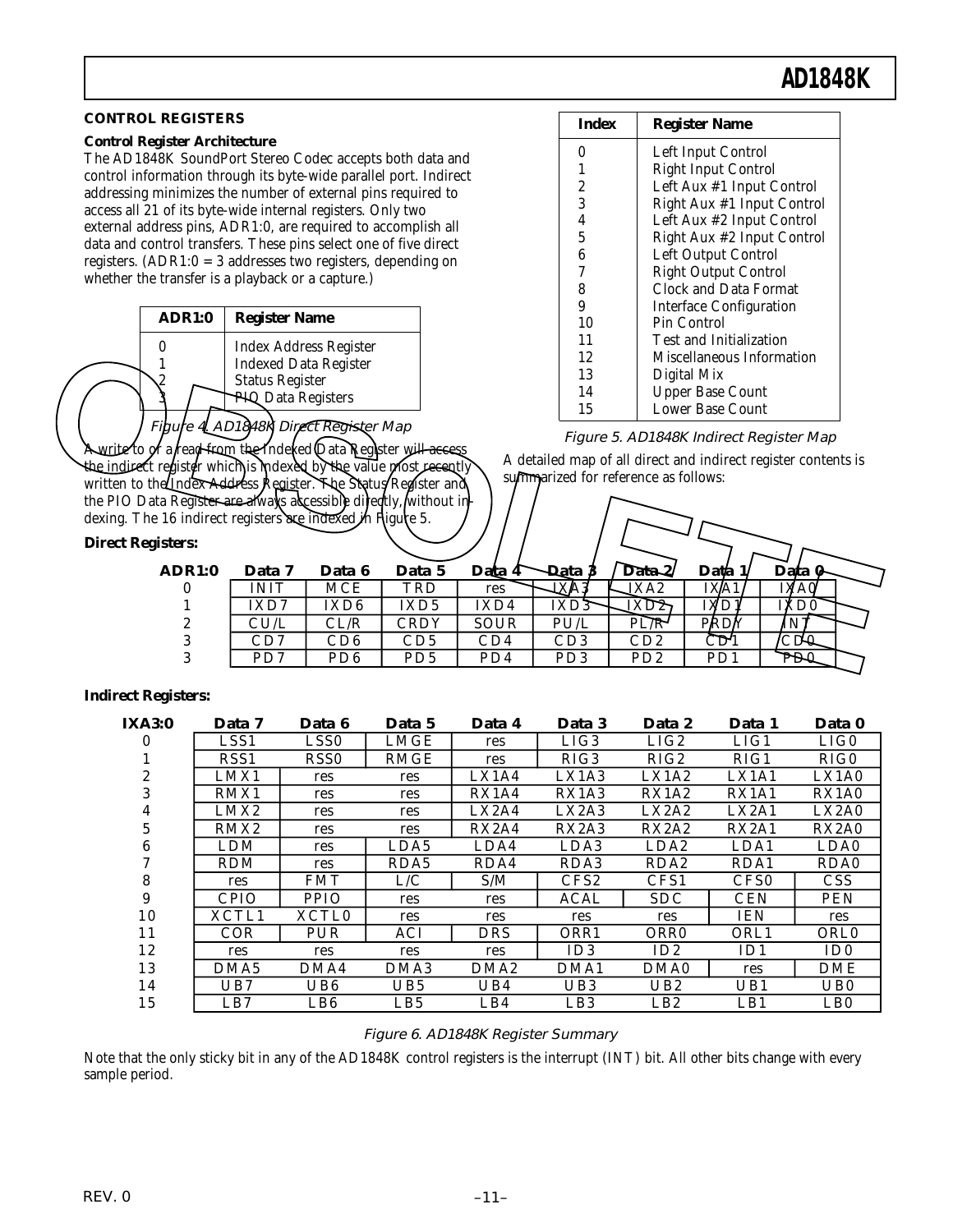#### **Direct Control Register Definitions**

*Index Register (ADR1:0 = 0)*

| ADR1:0 | Data 7      | Data 6     | Data 5 | Data 4 | Data 3 | Data 2 | Data 1 | Data 0 |
|--------|-------------|------------|--------|--------|--------|--------|--------|--------|
|        | <b>INIT</b> | <b>MCE</b> | TRD    | res    | IXA3   | IXA2   | IXA1   | IXA0   |

IXA3:0 Index Address. These bits define the address of the AD1848K register accessed by the Indexed Data Register. These bits are read/write.

res Reserved for future expansion. Always write a zero to this bit.

- TRD Transfer Request Disable. This bit, when set, causes all data transfers to cease when the Interrupt Status (INT) bit of the Status Register is set.
	- 0 Transfers Enabled During Interrupt. PDRQ and CDRQ pin outputs are generated uninhibited by interrupts. DMA Current Counter Register decrements with every sample period when either PEN or CEN are enabled.

1 Transfers Disabled By Interrupt. PDRQ and CDRQ pin outputs are generated only if INT bit is 0 (when either PEN or CEN, respectively, are enabled). Any pending playback or capture requests are allowed to complete at the time when TRQ is set. After pending requests complete, midscale inputs will be internally generated for the DACs, and the ADC output buffer will contain the last valid output. Clearing the sticky INT bit (or the TRD bit) will cause the resumption of playback and/or capture requests (presuming PEN and/or CEN are enabled). The  $\mathbf{\hat{p}}$ MA Current Counter Register will not decrement while both the TRD bit is set and the INT bit is a one.

MCE Mode Change Enable. This bit must be set whenever the current functional mode of the AD1848K is changed. Specifically, the Clock and Data Format and Inferface Configuration/registers cannot be changed unless this bit is set. The exceptions are CEN and PEN in the Interface Configuration which can be changed "on-the-fly." MCE should be cleared at the completion of the desired register changes. The DAC outputs are automatically muted when the MCE bit is set. After MCE is cleared, the DAC outputs will be restored to the state specified by the LDM and RDM mute bits.

Both ADCs and DACs are automatically muted for approximately  $\frac{128}{2}$  sample cycles after exiting the MCE state to allow the reference and all filters to settle. The ADCs will produce midscale values; the DACs' and log/output will be muted. All converters are internally operating during these ≈128 sample cycles, and the AD1848K will expect playback data and will generate (midscale capture data. Note that the autocalibrate-in-process  $(ACI)$  bit/will/be set on exit from the MCE state regardless of whether or not ACAL was set. ACI will remain HI for these  $\approx$ 128 sample cycles; system software should poll this bit rather than count cycles. Transfers Disabled By Interrupt. PDRQ and CDRQ pin outputs are generated only if INT bit is 0 (when either PERTON respectively, are enabled). Any pending playback or capture requests are allowed to complete at the unite wh

Special sequences must be followed if autocalibrate (ACAL) is set or sample rates are changed (CFS2:0 and or CSS) during mode change enable. See the "Autocalibration" and "Changing Sample Rates" sections below.

INIT AD1848K Initialization. This bit is set when the AD1848K is in a state which cannot respond to parallel bus cycles. This bit is read only.

Immediately after reset and once the AD1848K has left the INIT state, the initial value of this register will be "0100 0000 (40h)." During AD1848K initialization, this register cannot be written and is always read "1000 0000 (80h)."

#### *Indexed Data Register (ADR1:0 = 1)*

| ADR1:0 | Data 7 | Data 6 | Data 5 | Data 4 | Data 3 | Data 2 | Data 1 | Data 0 |
|--------|--------|--------|--------|--------|--------|--------|--------|--------|
|        | IXD7   | IXD6   | IXD5   | IXD4   | IXD3   | IXD2   | IXD1   | IXD0   |

IXD7:0 Indexed Register Data. These bits contain the contents of the AD1848K register referenced by the Indexed Data Register.

During AD1848K initialization. this register cannot be written and is always read as "1000 0000 (80h)."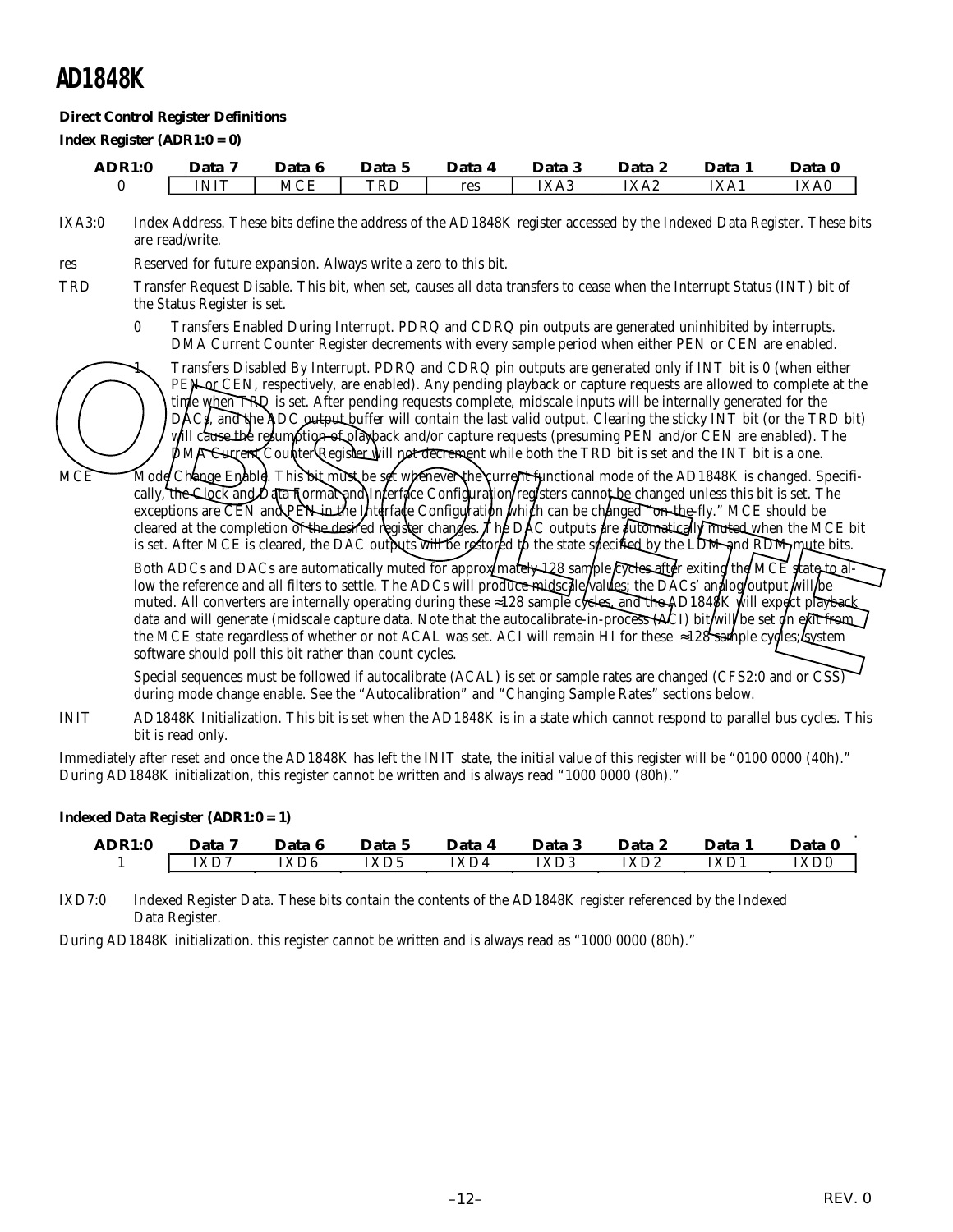| <b>ADR1:0</b>    | Data 7                                                                                                                                                                                                                                                                                                                                                                                                                                                                                                     | Data 6                                                                                                 | Data 5      | Data 4      | Data 3 | Data 2 | Data 1 | Data 0     |
|------------------|------------------------------------------------------------------------------------------------------------------------------------------------------------------------------------------------------------------------------------------------------------------------------------------------------------------------------------------------------------------------------------------------------------------------------------------------------------------------------------------------------------|--------------------------------------------------------------------------------------------------------|-------------|-------------|--------|--------|--------|------------|
| 2                | CU/L                                                                                                                                                                                                                                                                                                                                                                                                                                                                                                       | CL/R                                                                                                   | <b>CRDY</b> | <b>SOUR</b> | PU/L   | PL/R   | PRDY   | <b>INT</b> |
| <b>INT</b>       | Interrupt Status. This sticky bit (the only one) indicates the status of the interrupt logic of the AD1848K. This bit is<br>cleared by any host write of any value to this register. The IEN bit of the Pin Control Register determines whether the<br>state of this bit is reflected on the INT pin of the AD1848K. The only interrupt condition supported by the AD1848K is<br>generated by the underflow of the DMA Current Count Register.<br>Interrupt pin inactive<br>0<br>Interrupt pin active<br>1 |                                                                                                        |             |             |        |        |        |            |
| <b>PRDY</b>      | Playback Data Register Ready. The PIO Playback Data Register is ready for more data. This bit should only be used<br>when direct programmed I/O data transfers are desired. This bit is read only.<br>0<br>1                                                                                                                                                                                                                                                                                               | DAC data is still valid. Do not overwrite.<br>DAC data is stale. Ready for next host data write value. |             |             |        |        |        |            |
| PLAR             | Playback-Left/Right Sample. This bit indicates whether the PIO playback data needed is for the right channel DAC or<br>left channel DAS. This bit is read only.<br>Right channel needed<br>Left channel or mono                                                                                                                                                                                                                                                                                            |                                                                                                        |             |             |        |        |        |            |
| $P\overline{UL}$ | Playback Upper/LoweRByte. This bit indicates whether the PIO playback data needed is for the upper or lower byte of<br>the channel. This bit is read only<br><b>Lower byte/hedded</b><br>1                                                                                                                                                                                                                                                                                                                 | Upper byte needed or any 8-bit mode                                                                    |             |             |        |        |        |            |
| <b>SOUR</b>      | Sample Over/Underrun. This bit indicates that the most recent sample was not serviced in time and therefore either a<br>capture overrun (COR) or playback underrun (PUR) has odcurred. The bit indicates an overlun for ADC capture and<br>an underrun for DAC playback. If both capture and playback are enabled, the source which fet this bit can be deter-<br>mined by reading COR and PUR. This bit changes on a sample-by-kample basis. This bit is read only.                                       |                                                                                                        |             |             |        |        |        |            |
| <b>CRDY</b>      | Capture Data Ready. The PIO Capture Data Register contains data ready for reading by the host. This bit should only<br>be used when direct programmed I/O data transfers are desired. This bit is read only.<br>0<br>1                                                                                                                                                                                                                                                                                     | ADC data is stale. Do not reread the information.<br>ADC data is fresh. Ready for next host data read. |             |             |        |        |        |            |
| CL/R             | Capture Left/Right Sample. This bit indicates whether the PIO capture data waiting is for the right channel ADC or left<br>channel ADC. This bit is read only.<br>Right channel<br>0<br>Left channel or mono<br>1                                                                                                                                                                                                                                                                                          |                                                                                                        |             |             |        |        |        |            |
| CU/L             | Capture Upper/Lower Byte. This bit indicates whether the PIO capture data ready is for the upper or lower byte of the<br>channel. This bit is read only.<br>Lower byte ready<br>0<br>$\mathbf{1}$                                                                                                                                                                                                                                                                                                          | Upper byte ready or any 8-bit mode                                                                     |             |             |        |        |        |            |

The PRDY, CRDY, and INT bits of this status register can change asynchronously to host accesses. The host may access this register while the bits are transitioning. The host read may return a zero value just as these bits are changing, for example. A one value would not be read until the next host access.

This registers's initial state after reset is "1100 1100."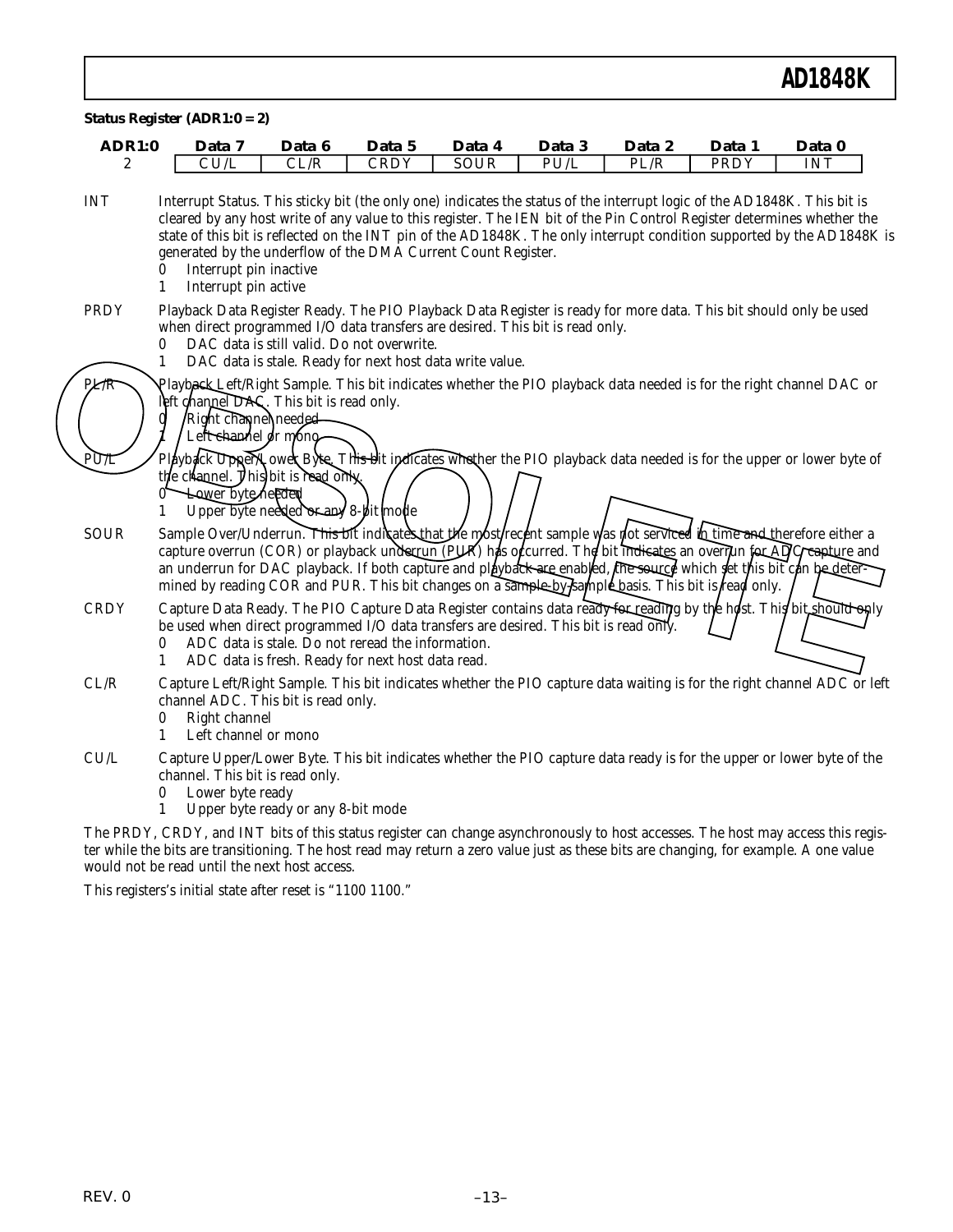#### *PIO Data Registers (ADRI :0 = 3)*

| ADR1:0 | Data 7 | Data 6                      | Data 5          | Data 4                  | Data 3 | Data 2                      | Data 1 | Data 0                      |
|--------|--------|-----------------------------|-----------------|-------------------------|--------|-----------------------------|--------|-----------------------------|
|        | CD7    | $\mathop{\rm CD6}\nolimits$ | CD5             | $\mathbb{C}\mathrm{D}4$ | CD3    | $\mathop{\rm CD2}\nolimits$ | CD1    | $\mathop{\rm CD0}\nolimits$ |
|        | PD7    | PD6                         | PD <sub>5</sub> | PD4                     | PD3    | PD2                         | PD1    | PD <sub>0</sub>             |

The PIO Data Registers are two registers mapped to the same address. Writes send data to the PIO Playback Data Register (PD7:0). Reads will receive data from the PIO Capture Data Register (CD7:0).

During AD1848K initialization, the PIO Playback Data Register cannot be written and the Capture Data Register is always read "1000 0000 (80h)."

CD7:0 PIO Capture Data Register. This is the control register where capture data is read during programmed I/O data transfers.

The reading of this register will increment the state machine so that the following read will be from the next appropriate byte in the sample. The exact byte which is next to be read can be determined by reading the Status Register. Once all relevant bytes have been read, the state machine will stay pointed to the last byte of the sample until a new sample is received from the ADCs. Once this has occurred, the state machine and status register will point to the first byte of the sample. Until a new sample is received, reads from this register will return the most significant byte of the sample.

PD7:0 PIO Playback Data Register. This is the control register where playback data is written during programmed I/O data transfers

Writing data to this register will increment the playback byte tracking state machine so that the following write will be to the correct byte of the sample. Once all bytes of a sample have been written, subsequent byte writes to this port are ignored. The state machine is reset when the current sample is  $\frac{\hbar}{\hbar}$  to the DAC

#### **Indirect Control Register Definitions**

The following control registers are accessed by writing index values to IXA3:0 in the Index Address Register (ADR1:0 = 0) followed by a read/write to the Indexed Data Register  $(ADR1:0 = 1)$ . *Left Input Control (IXA3:0 = 0)* **IXA3:0** Data 7 Data 6 Data 5 Data 4 Data 3 Data 2 Data 1 | Data 9 The following control register Section and the state machine will stay pointed to the last byte of the sample is received. The sample is received, reads from this register will return the most significant byte of the sampl

LIG3:0 Left Input Gain Select. The least significant bit of this gain select represents +1.5 dB. Maximum gain is +22.5 dB.

0 LSS1 LSS0 LMGE res LIG3 LIG2 LIG1 LIG0

res Reserved for future expansion. Always write a zero to this bit.

LMGE Left Input Microphone Gain Enable. Setting this bit will enable the +20 dB gain of the left mic input signal.

LSS1:0 Left Input Source Select. These bits select the input source for the left gain stage preceding the left ADC.

- 0 Left Line Source Selected
- 1 Left Auxiliary 1 Source Selected
- 2 Left Microphone Source Selected
- 3 Left Line Post-Mixed DAC Output Source Selected

This register's initial state after reset is "0000 0000."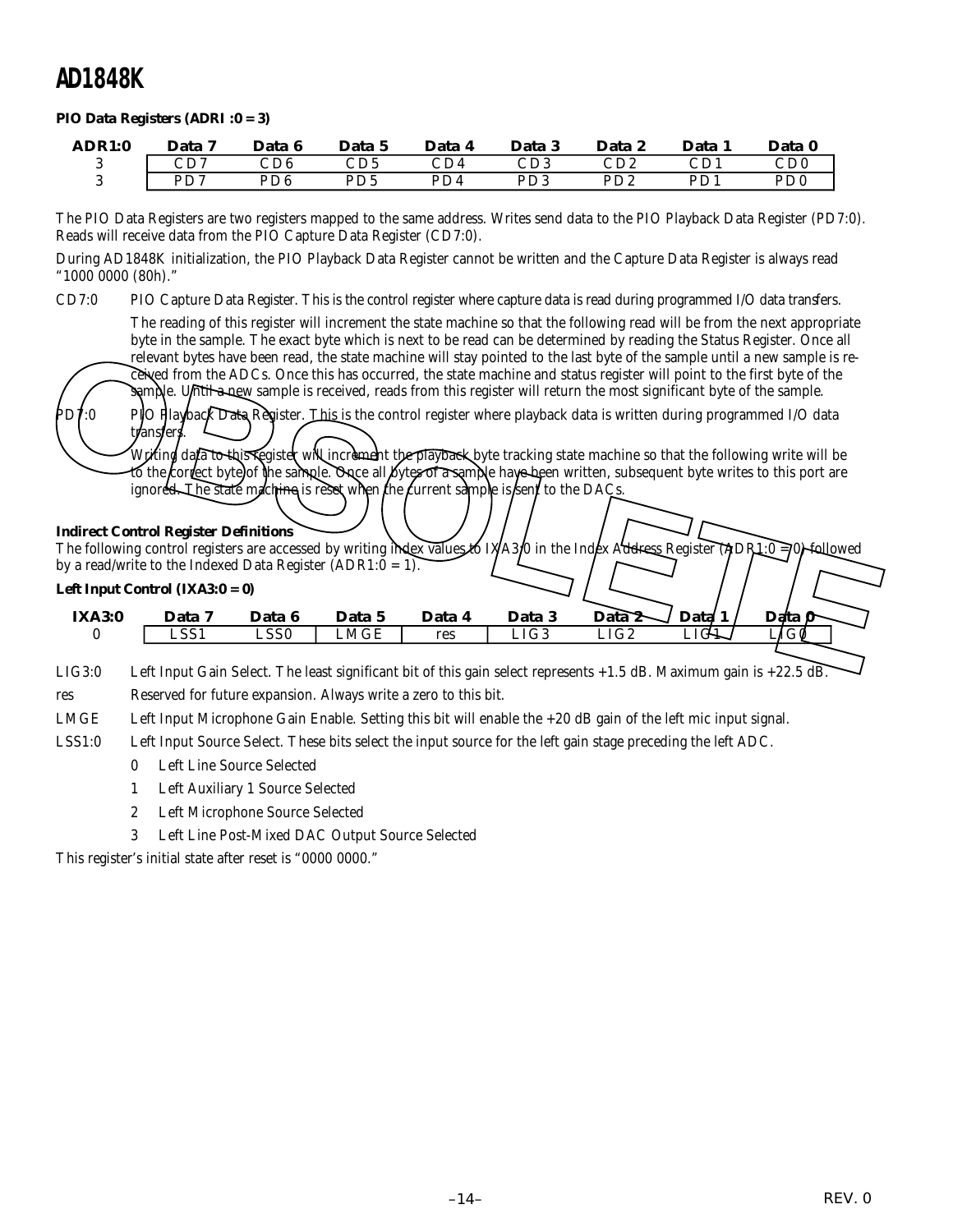| <b>IXA3:0</b> |                  | Data 7                                                 | Data 6           | Data 5                                                                                                                                                                                                                                                  | Data 4 | Data 3            | Data 2 | Data 1            | Data 0       |
|---------------|------------------|--------------------------------------------------------|------------------|---------------------------------------------------------------------------------------------------------------------------------------------------------------------------------------------------------------------------------------------------------|--------|-------------------|--------|-------------------|--------------|
| 1             |                  | RSS1                                                   | RSS <sub>0</sub> | <b>RMGE</b>                                                                                                                                                                                                                                             | res    | $\overline{RIG3}$ | RIG2   | $\overline{RIG1}$ | RIG0         |
| RIG3:0        |                  |                                                        |                  | Right Input Gain Select. The least significant bit of this gain select represents $+1.5$ dB. Maximum gain is $+22.5$ dB.                                                                                                                                |        |                   |        |                   |              |
| res           |                  |                                                        |                  | Reserved for future expansion. Always write a zero to this bit.                                                                                                                                                                                         |        |                   |        |                   |              |
| <b>RMGE</b>   |                  |                                                        |                  | Right Input Mic Gain Enable. Setting this bit will enable the $+20$ dB gain of the right mic input signal.                                                                                                                                              |        |                   |        |                   |              |
| <b>RSS1:0</b> |                  |                                                        |                  | Right Input Source Select. These bits select the input source for the right channel gain stage preceding the right ADC.                                                                                                                                 |        |                   |        |                   |              |
|               | $\bf{0}$         | <b>Right Line Source Selected</b>                      |                  |                                                                                                                                                                                                                                                         |        |                   |        |                   |              |
|               | 1                | <b>Right Auxiliary 1 Source Selected</b>               |                  |                                                                                                                                                                                                                                                         |        |                   |        |                   |              |
|               | $\boldsymbol{2}$ | <b>Right Microphone Source Selected</b>                |                  |                                                                                                                                                                                                                                                         |        |                   |        |                   |              |
|               | 3                |                                                        |                  | Right Post-Mixed DAC Output Source Selected                                                                                                                                                                                                             |        |                   |        |                   |              |
| <b>TXA3:0</b> |                  | Left Auxiliary #1 Input Control (IXA3:0 = 2)<br>Data २ | Data 6           | <b>-Data∕5</b>                                                                                                                                                                                                                                          | Data 4 | Data 3            | Data 2 | Data 1            | Data 0       |
| LX1A4:0       | $-34.5$ dB.      | MX1                                                    | res              | res<br>Left Auxiliary Input #1 Attenuate/Sellect. The least significant bit of this gain attenuate select represents -1.5 dB.<br>LX1X4:0 = 0 produces $a+12$ dB gain. LX1A4: $0'$ = " $0/60$ "/(8 decimal)/produces $0$ dB gain. Maximum attenuation is | DX1A4  | DX1A3             | LX1A2  | LX1A1             | LX1A0        |
| res           |                  |                                                        |                  | Reserved for future expansion. Always write zeros to these bits.                                                                                                                                                                                        |        |                   |        |                   |              |
| LMX1          | up set.          |                                                        |                  | Left Auxiliary #1 Mute. This bit, when set, will mute the left channel of the Auxiliary #1 input fource. This bit powers                                                                                                                                |        |                   |        |                   |              |
|               |                  |                                                        |                  | This register's initial state after reset is "1000 0000 (80h)."                                                                                                                                                                                         |        |                   |        |                   |              |
|               |                  | Right Auxiliary #1 Input Control (IXA3: $0 = 3$ )      |                  |                                                                                                                                                                                                                                                         |        |                   |        |                   |              |
| <b>IXA3:0</b> |                  | Data 7                                                 | Data 6           | Data 5                                                                                                                                                                                                                                                  | Data 4 | Data 3            | Data 2 | Data 1            | Data 0       |
| 3             |                  | RMX1                                                   | res              | res                                                                                                                                                                                                                                                     | RX1A4  | RX1A3             | RX1A2  | RX1A1             | <b>RX1A0</b> |

RX1A4:0 Right Auxiliary Input #1 Attenuate Select. The least significant bit of this gain/attenuate select represents –1.5 dB. RX1A4:0 = 0 produces a +12 dB gain. RX1A4:0 = "01000" (8 decimal) produces 0 dB gain. Maximum attenuation is –34.5 dB.

res Reserved for future expansion. Always write zeros to these bits.

RMX1 Right Auxiliary #1 Mute. This bit, when set, will mute the right channel of the Auxiliary #1 input source. This bit powers up set.

This register's initial state after reset is "1000 0000 (80h)."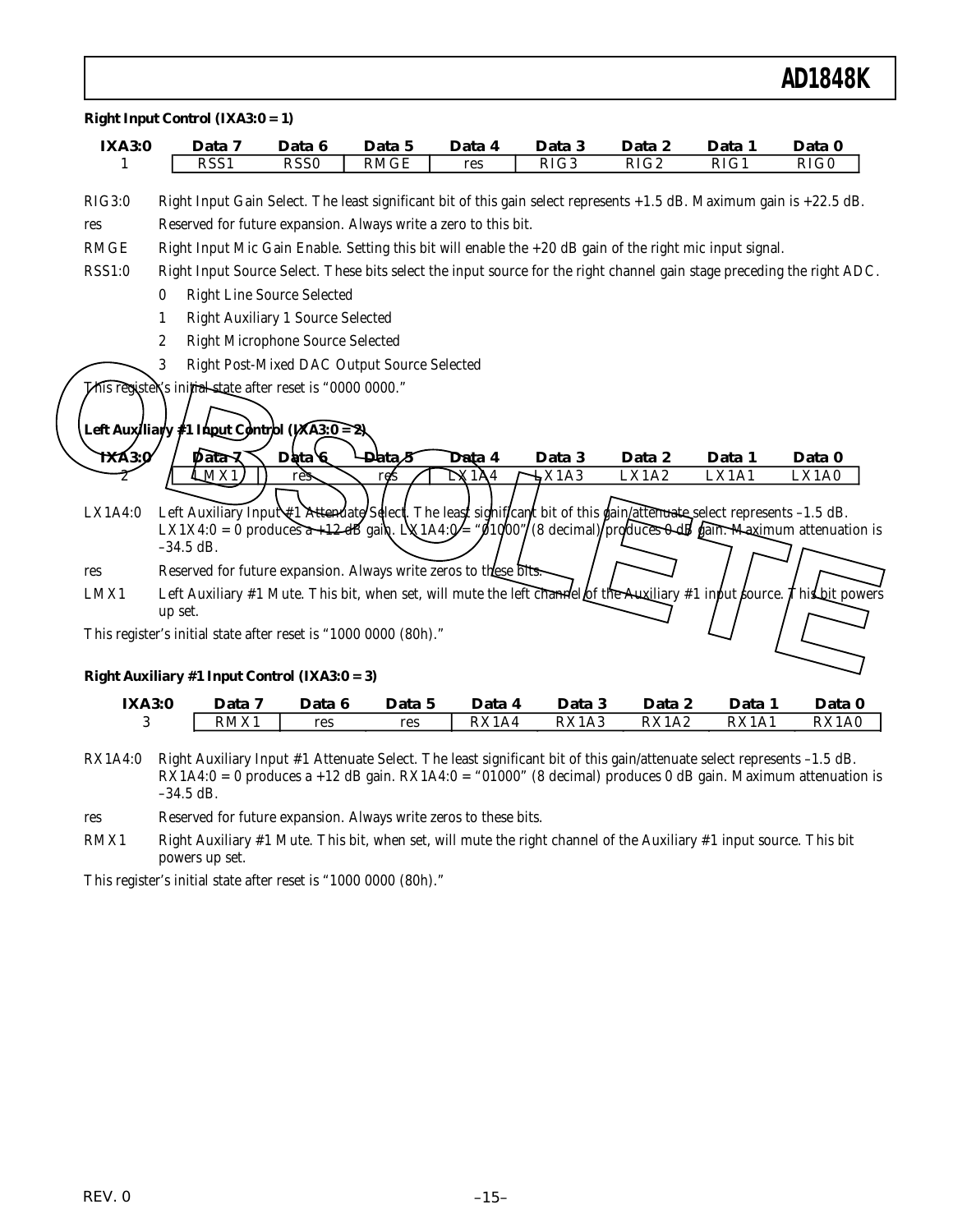#### *Left Auxiliary #2 Input Control (IXA3:0 = 4)*

| <b>IXA3:0</b> | Data | Data 6 | Data 5 | Data                           | Data 3   | Data 2           | Data  | Data 0       |
|---------------|------|--------|--------|--------------------------------|----------|------------------|-------|--------------|
|               | LMX2 | res    | res    | $\text{L} \text{X} \text{2A4}$ | $\_X2A3$ | $\triangle$ X2A2 | LX2A1 | <b>LX2A0</b> |

LX2A4:0 Left Auxiliary Input #2 Attenuate Select. The least significant bit of this gain/attenuate select represents –1.5 dB. LX2A4:0 = 0 produces a +12 dB gain. LX2A4:0 = "01000" (8 decimal) produces 0 dB gain. Maximum attenuation is –34.5 dB.

res Reserved for future expansion. Always write zeros to these bits.

LMX2 Left Auxiliary #2 Mute. This bit, when set to 1, will mute the left channel of the Auxiliary #2 input source. This bit powers up set.

This register's initial state after reset is "1000 0000 (80h)."

#### *Right Auxiliary #2 Input Control (IXA3:0 = 5)*

| <i>Right Auxiliary #2 Input Control (IXA3:0 = 5)</i> |                                                                                                                                |        |        |        |        |        |                                |        |  |  |  |  |
|------------------------------------------------------|--------------------------------------------------------------------------------------------------------------------------------|--------|--------|--------|--------|--------|--------------------------------|--------|--|--|--|--|
| IXA3:0                                               | Dath 7                                                                                                                         | Data 6 | Data 5 | Data 4 | Data 3 | Data 2 | Data 1                         | Data 0 |  |  |  |  |
| 5                                                    | RMX2                                                                                                                           | res    | res    | RX2A4  | RX2A3  | RX2A2  | RX <sub>2</sub> A <sub>1</sub> | RX2A0  |  |  |  |  |
|                                                      | RX2N4:0 Right Auxiliary Input #1 Attenuate Select. The least significant bit of this gain/attenuate select represents -1.5 dB. |        |        |        |        |        |                                |        |  |  |  |  |
|                                                      | $\cancel{P}X2A4.0 \neq 0$ produces a + \2 dB gain. RX $\cancel{P}A4.0 - 0.000$ (8 decimal) produces 0 dB gain.                 |        |        |        |        |        |                                |        |  |  |  |  |
|                                                      | Maximum attenuation is 34.5 dB.                                                                                                |        |        |        |        |        |                                |        |  |  |  |  |
| res                                                  | Reserved for future expansion. Always write feros to these bits.                                                               |        |        |        |        |        |                                |        |  |  |  |  |
| RMX2                                                 | Right Auxiliary #2 Mute. This bit, when set, will mute the right channel of the Auxiliary #2 input source.                     |        |        |        |        |        |                                |        |  |  |  |  |
|                                                      | This bit powers up set.                                                                                                        |        |        |        |        |        |                                |        |  |  |  |  |
|                                                      | This register's initial state after reset is "1000 0000 (80h)."                                                                |        |        |        |        |        |                                |        |  |  |  |  |
|                                                      | Left DAC Control (IXA3: $0 = 6$ )                                                                                              |        |        |        |        |        |                                |        |  |  |  |  |
| <b>IXA3:0</b>                                        | Data 7                                                                                                                         | Data 6 | Data 5 | Data 4 | Data 3 | Data 2 | $\text{Data}\mathcal{H}$       | Data 4 |  |  |  |  |
| 6                                                    | LDM                                                                                                                            | res    | LDA5   | LDA4   | LDA3   | LDA2   | LDA1                           | I TYAI |  |  |  |  |

- LDA5:0 Left DAC Attenuate Select. The least significant bit of this attenuate select represents –1.5 dB. LDA5:0 = 0 produces a 0 dB attenuation. Maximum attenuation is –94.5 dB.
- res Reserved for future expansion. Always write a zero to this bit.
- LDM Left DAC Mute. This bit, when set to 1, will mute the left DAC output. Auxiliary inputs are muted independently with the Left Auxiliary Input Control Registers. This bit powers up set.

This register's initial state after reset is "1x00 0000."

#### *Right DAC Control (IXA3:0 = 7)*

| <b>IXA3:0</b> | Data 7     | Data 6 | Data 5 | Data 4 | Data 3 | Data 2 | <b>Data</b> | Data 0 |
|---------------|------------|--------|--------|--------|--------|--------|-------------|--------|
|               | <b>RDM</b> | res    | RDA5   | RDA4   | RDA3   | RDA2   | RDA1        | RDA0   |

- RDA5:0 Right DAC Attenuate Select. The least significant bit of this attenuate select represents –1.5 dB. RDA5:0 = 0 produces 0 dB attenuation. Maximum attenuation is –94.5 dB.
- res Reserved for future expansion. Always write a zero to this bit.
- RDM Right DAC Mute. This bit, when set to 1, will mute the right DAC output. Auxiliary inputs are muted independently with the Right Auxiliary Input Control Registers. This bit powers up set.

This register's initial state after reset is "1x00 0000."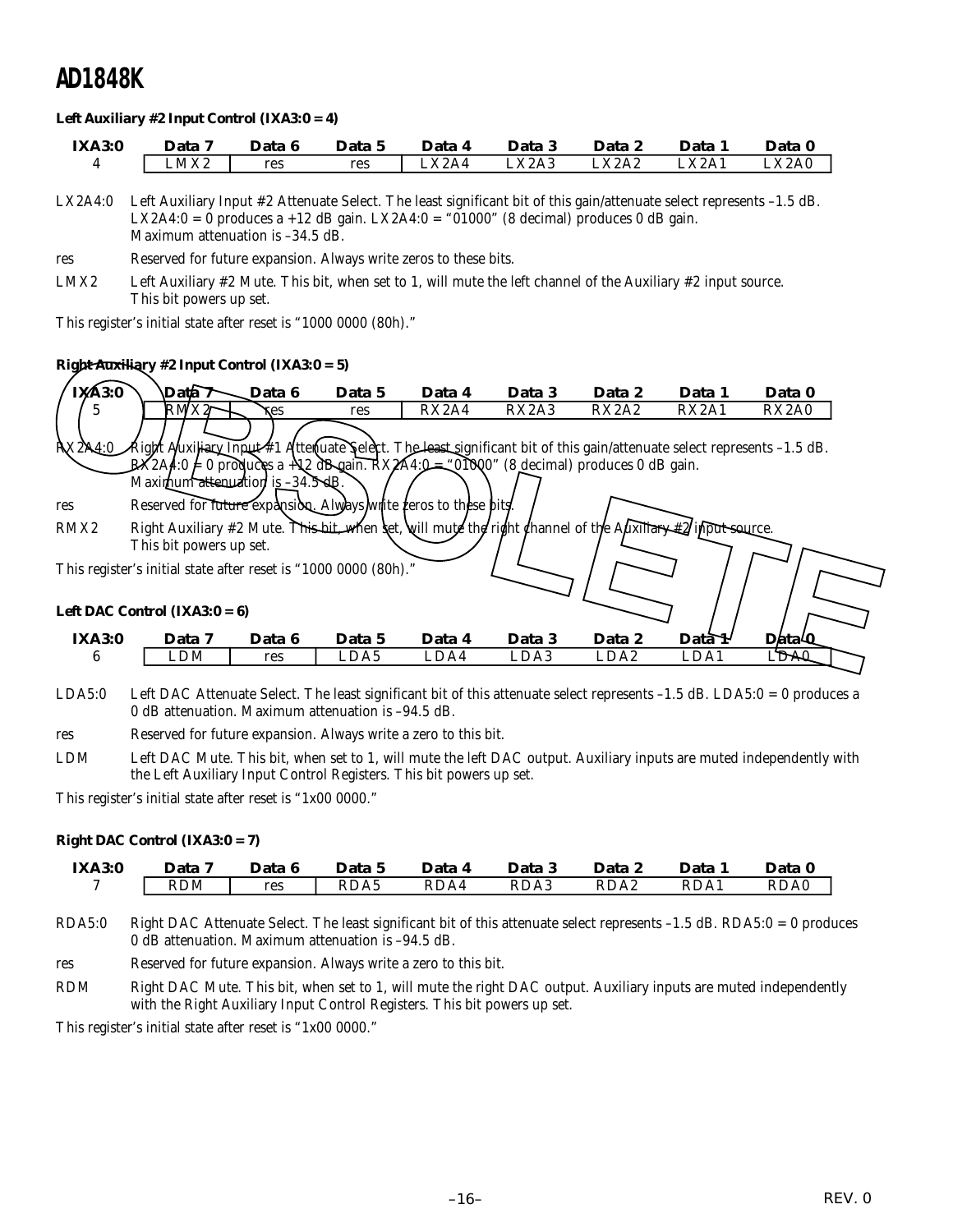#### *Clock and Data Format Register (IXA3:0 = 8)*

| <b>IXA3:0</b> | Data | Data       | Data 5 | Data | Data<br>പ         | Data                                   | Data                   | Data       |
|---------------|------|------------|--------|------|-------------------|----------------------------------------|------------------------|------------|
|               | res  | <b>FMT</b> | $\sim$ | S/M  | へにくり<br>ے ت<br>◡ェ | $\cap$ <sub>F</sub> $\subset$ 1<br>⊥ ت | $\cap$ denote<br>∪د ⊤ب | המה<br>دد. |

*The contents of the Clock and Data Format Register cannot be changed except when the AD1848K is in Mode Change Enable (MCE) state. Write attempts to this register when the AD1848K is not in the MCE state will not be successful.*

- CSS Clock Source Select. This bit selects the crystal clock source which will be used for the audio sample rate.
	- 0 XTAL1 (24.576 MHz)
	- 1 XTAL2 (16.9344 MHz)
- CFS2:0 Clock Frequency Divide Select. These bits select the audio sample rate frequency. The actual audio sample rate depends on which crystal clock source is selected and the frequency of that source.



Note that the AD1848K's internal oscillators can be overdriven by external clock sources at the  $\vec{q}$  ystal input pins. If an external clock source is applied, it will be divided down by the selected Divide Eactor. It need not be at the recommended crystal frequencies.

- S/M Stereo/Mono Select. This bit determines how the audio data streams are formatted. Selecting stereo will result with alternating samples representing left and right audio channels. Mono playback plays the same audio sample on both chan nels. Mono capture only captures data from the left audio channel.
	- 0 Mono
	- 1 Stereo
- L/C Linear/Companded Select. This bit selects between a linear digital representation of the audio signal or a nonlinear, companded format for all input and output data. The type of linear PCM or the type of companded format is defined by the FMT bits.
	- 0 Linear PCM
	- 1 Companded
- FMT Format Select. This bit defines the format for all digital audio input and outputs based on the state of the L/C bit.

| Linear PCM $(L/C = 0)$                           | Companded $(L/C = 1)$                          |
|--------------------------------------------------|------------------------------------------------|
| 8-bit Unsigned PCM<br>16-bit Twos-Complement PCM | 8-bit µ-law Companded<br>8-bit A-law Companded |

res Reserved for future expansion. Always write a zero to this bit.

This register's initial state after reset is "x000 0000."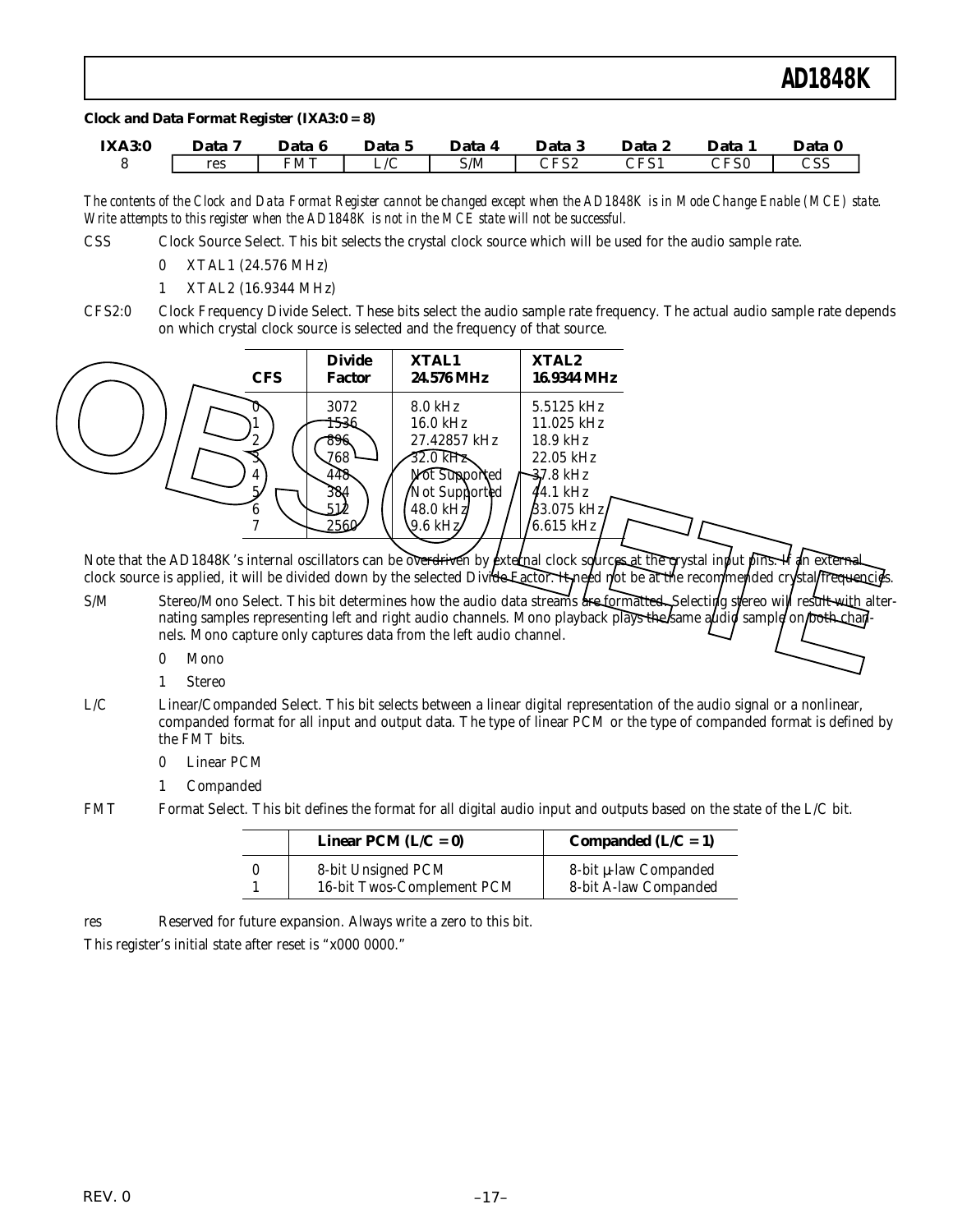#### *Interface Configuration Register (IXA3:0 = 9)*

| <b>IXA3:0</b> | Data 7 | Data 6      | Data<br>C. | Data 4 | Data 3     | Data         | Data.                       | Data 0        |
|---------------|--------|-------------|------------|--------|------------|--------------|-----------------------------|---------------|
|               | CPIO   | <b>PPIO</b> | res        | res    | $\rm ACAL$ | CDC<br>بالاد | $\mathop{\rm CEN}\nolimits$ | DFNI<br>- E.I |

*The contents of the Interface Configuration Register cannot be changed except when the AD1848K is in Mode Change Enable (MCE) state. Write attempts to this register when the AD1848K is not in the MCE state will not be successful. PEN and CEN are exceptions; these bits may always be written.*

- PEN Playback Enable. This bit will enable the playback of data in the format selected. The AD1848K will generate PDRQ and respond to  $\overline{PDAK}$  signals when this bit is enabled and  $PPIO = 0$ . If  $PPIO = 1$ , this bit enables Programmed I/O (PIO) playback mode. PEN may be set and reset without setting the MCE bit.
	- 0 Playback disabled (PDRQ and PIO Playback Data Register inactive)
	- 1 Playback enabled

CEN Capture Enable. This bit will enable the capture of data in the format selected. The AD1848K will generate CDRQ and and to CDAK signals when this bit is enabled and CPIO = 0. If CPIO = 1, this bit enables PIO capture mode. CEN may be set and reset without setting the MCE bit.

 $0/\sigma$  capture disabled (CDRC and PIO Capture Data Register inactive)

apture enabled SDS Single DMA Channel. This but will force both capture and playback DMA requests to occur on the Playback DMA channel. The Capture DMA CDRQ pin will be LO. This hit will allow the AD1848K to be used with only one DMA channel. Simultaneous capture and playback cannot occur in this mode. Should both sapture and playback be enabled  $(CEN = PEN = 1)$  in the mode, only playback will occur. See "Data and Control Transfers" for further explanation. CEN Capture Enable. This bit will enable the capture of data in the format selected. The AD1848K will generate CDRQ and<br>
The specific signals when this bit is enabled and CPIO = 0. If CPIO = 1, this bit enables PIO capture

- 0 Dual DMA channel mode
- 1 Single DMA channel mode
- ACAL Autocalibrate Enable. This bit determines whether the AD1848K performs an autocalibrate whenever the PWRIDWN pin is deasserted or from the Mode Change Enable (MCE) bit being reset. A SAL is normally set. See "Autocalibration" below for a description of a complete autocalibration sequence.
	- 0 No autocalibration
	- 1 Autocalibration after power down/reset or mode change
- res Reserved for future expansion. Always write zeros to these bits.

PPIO Playback PIO Enable. This bit determines whether the playback data is transferred via DMA or PIO.

- 0 DMA transfers only
- 1 PIO transfers only
- CPIO Capture PIO Enable. This bit determines whether the capture data is transferred via DMA or PIO.
	- 0 DMA transfers only
	- 1 PIO transfers only

This register's initial state after reset is "00xx 1000 (x8h)."

#### *Pin Control Register (IXA3:0 = 10)*

| <b>IXA3:0</b> | Data      | Data 6 | Data 5 | Data | <b>Data</b> 5 | Data 2 | <b>Data</b> | Data $\sqrt{ }$ |
|---------------|-----------|--------|--------|------|---------------|--------|-------------|-----------------|
| 1 ∩<br>ΙU     | 20T<br>π. | XCTL0  | res    | res  | res           | res    | <b>IEN</b>  | res             |

res Reserved for future expansion. Always write zeros to these bits.

IEN Interrupt Enable. This bit enables the interrupt pin. The Interrupt Pin will go active HI when the number of samples programmed in the Base Count Register is reached.

0 Interrupt disabled

1 Interrupt enabled

XCTL1:0 External Control. The state of these independent bits is reflected on the respective XCTL1:0 pins of the AD1848K.

- 0 TTL Logic LO on XCTL1:0 pins
- 1 TTL Logic HI on XCTL1:0 pins

This register's initial state after reset is "00xx xx0x."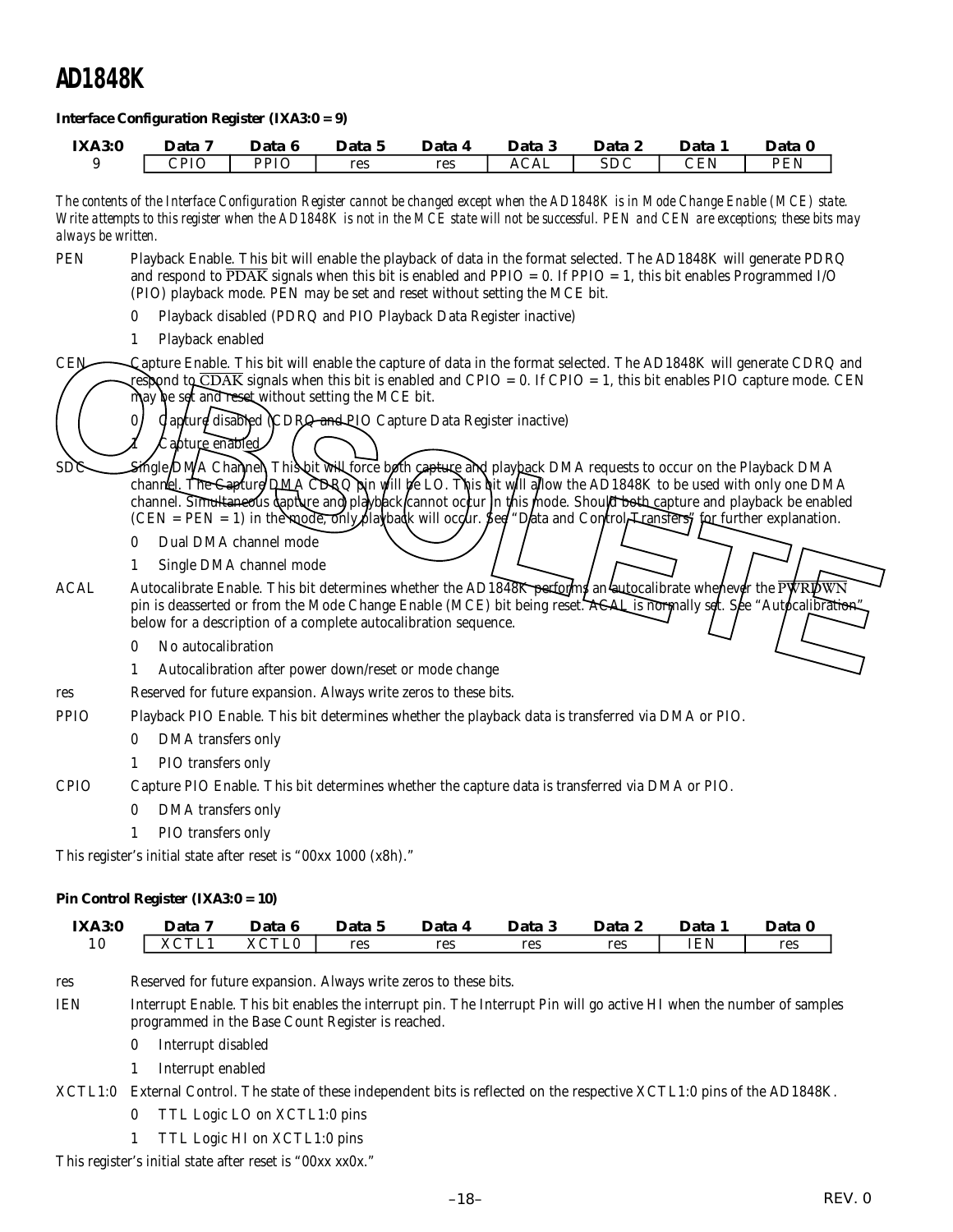| <b>IXA3:0</b> | Data 7                                                                                                                                                                                                                                                                    | Data 6                                              | Data 5 | Data 4     | Data 3                                                                                             | Data 2           | Data 1 | Data 0           |
|---------------|---------------------------------------------------------------------------------------------------------------------------------------------------------------------------------------------------------------------------------------------------------------------------|-----------------------------------------------------|--------|------------|----------------------------------------------------------------------------------------------------|------------------|--------|------------------|
| 11            | COR                                                                                                                                                                                                                                                                       | $P\overline{UR}$                                    | ACI    | <b>DRS</b> | ORR1                                                                                               | ORR <sub>0</sub> | ORL1   | ORL <sub>0</sub> |
| ORL1:0        | Overrange Left Detect. These bits indicate the overrange on the left input channel. This bit changes on a sample-by<br>sample basis. This bit is read only.                                                                                                               |                                                     |        |            |                                                                                                    |                  |        |                  |
|               | $\mathbf{0}$                                                                                                                                                                                                                                                              | Less than -1 dB underrange                          |        |            |                                                                                                    |                  |        |                  |
|               | 1                                                                                                                                                                                                                                                                         | Between -1 dB and 0 dB underrange                   |        |            |                                                                                                    |                  |        |                  |
|               | 2                                                                                                                                                                                                                                                                         | Between $0$ dB and $+1$ dB overrange                |        |            |                                                                                                    |                  |        |                  |
|               | 3                                                                                                                                                                                                                                                                         | Greater than $+1$ dB overrange                      |        |            |                                                                                                    |                  |        |                  |
| <b>ORR1:0</b> | Overrange Right Detect. These bits indicate the overrange on the right input channel. This bit changes on a sample-by<br>sample basis. This bit is read only.                                                                                                             |                                                     |        |            |                                                                                                    |                  |        |                  |
|               |                                                                                                                                                                                                                                                                           | Less than $-1$ dB underrange                        |        |            |                                                                                                    |                  |        |                  |
|               |                                                                                                                                                                                                                                                                           | $\beta$ etween $\rightarrow$ dB and 0 dB underrange |        |            |                                                                                                    |                  |        |                  |
|               |                                                                                                                                                                                                                                                                           | Between d)dB and A 1 dB overrange                   |        |            |                                                                                                    |                  |        |                  |
|               |                                                                                                                                                                                                                                                                           | Greater than $+1$ dB dverrange                      |        |            |                                                                                                    |                  |        |                  |
| <b>DRS</b>    | Data Request) Status. This bit indicates the current sintus of the PDRQ and CDRQ pins of the AD1848K.                                                                                                                                                                     |                                                     |        |            |                                                                                                    |                  |        |                  |
|               |                                                                                                                                                                                                                                                                           | CDRQ and <i>PDRQ</i> are presently inactive (LO)    |        |            |                                                                                                    |                  |        |                  |
|               |                                                                                                                                                                                                                                                                           | CDRQ or PDRQ are presently active (HI)              |        |            |                                                                                                    |                  |        |                  |
| ACI           | Autocalibrate-In-Progress. This bit indicates the state of/autocalibration or a recent exit from Mode Change Enable                                                                                                                                                       |                                                     |        |            |                                                                                                    |                  |        |                  |
|               | (MCE). This bit is read only.                                                                                                                                                                                                                                             |                                                     |        |            |                                                                                                    |                  |        |                  |
|               | 0                                                                                                                                                                                                                                                                         | Autocalibration is not in progress                  |        |            |                                                                                                    |                  |        |                  |
|               | 1                                                                                                                                                                                                                                                                         |                                                     |        |            | Autocalibration is in progress or MCE was exited within approximately the last, 128 sample periods |                  |        |                  |
| <b>PUR</b>    | Playback Underrun. This bit is set when playback data has not arrived from the host in tinte to be played. As a result, a<br>midscale value will be sent to the DACs. This bit changes on a sample by sample basis.                                                       |                                                     |        |            |                                                                                                    |                  |        |                  |
| <b>COR</b>    | Capture Overrun. This bit is set when the capture data has not been read by the host before the next sample arrives. The<br>sample being read will not be overwritten by the new sample. The new sample will be ignored. This bit changes on a<br>sample by sample basis. |                                                     |        |            |                                                                                                    |                  |        |                  |
|               | The eccurrence of a DUD and/or COD is designated in the Status Pegister's Sample Overrun/Underrun (SOUP) bit The SOUP bit                                                                                                                                                 |                                                     |        |            |                                                                                                    |                  |        |                  |

The occurrence of a PUR and/or COR is designated in the Status Register's Sample Overrun/Underrun (SOUR) bit. The SOUR bit is the logical OR of the COR and PUR bits. This enables a polling host CPU to detect an overrun/underrun condition while checking other status bits.

This register's initial state after reset is "0000 0000."

#### *Miscellaneous Control Register (IXA3:0 = 12)*

| <b>IXA3:0</b> | Data 7 | Data 6 | Data 5 | Data 4 | )ata 3 | Data 2 | Data | Data 0 |
|---------------|--------|--------|--------|--------|--------|--------|------|--------|
| ⊥ <i>ы</i>    | res    | res    | res    | res    | ID3    | ID2    |      |        |

res Reserved for future expansion. The bits are read only. Do not write to these bits.

ID3:0 AD1848K Revision ID. These four bits define the revision level of the AD1848K. Revisions increment by one LSB. The K-Grade revision is ID = "1010." These bits are read only.

This register's initial state after reset is "xxxx RRRR" where RRRR = Revision ID of the silicon in use.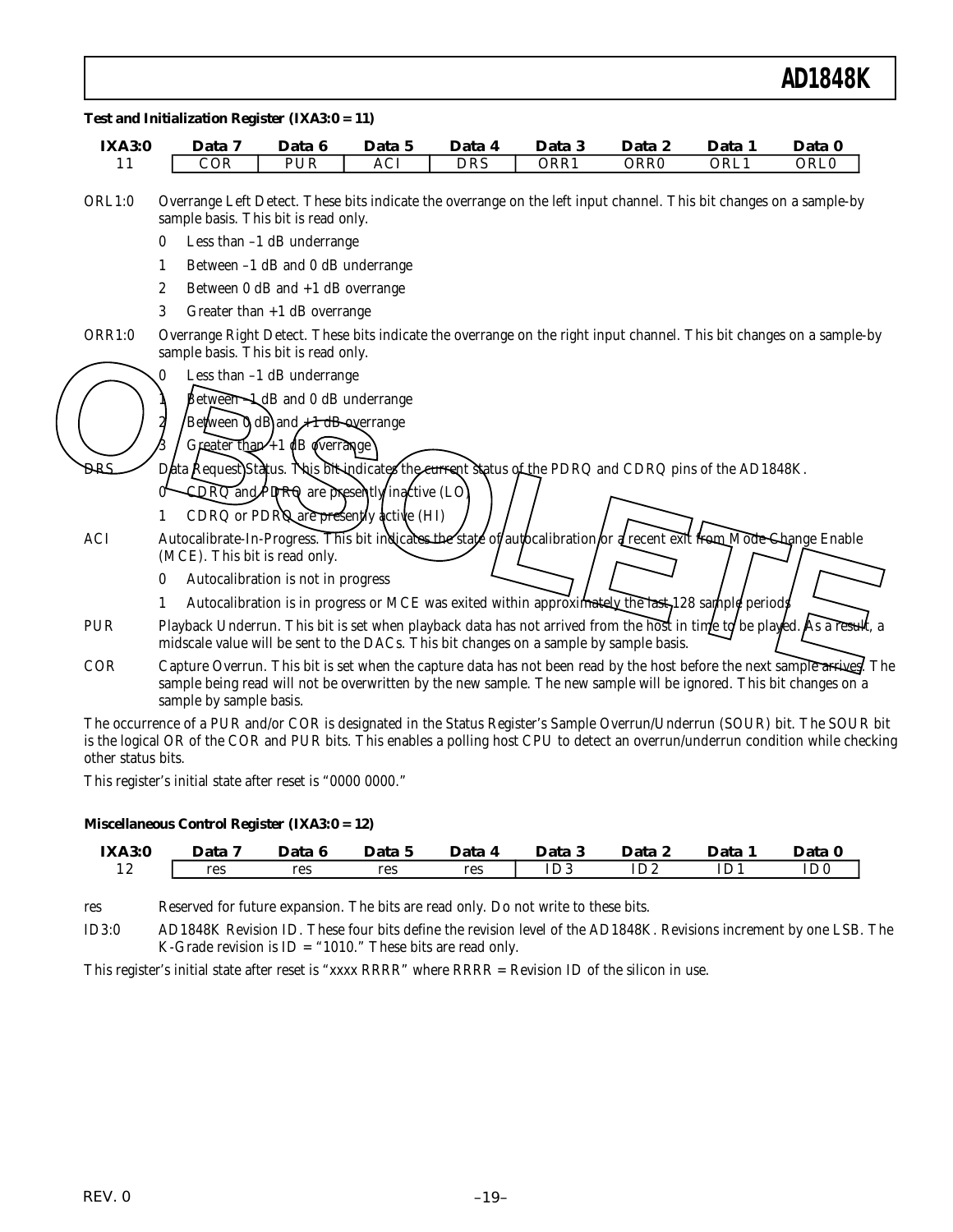#### *Digital Mix Control Register (IXA3:0 = 13)*

| <b>IXA3:0</b> | Data             | Data 6 | Data 5 | Data             | Data 3 | Data 2 | Data | Data 0 |
|---------------|------------------|--------|--------|------------------|--------|--------|------|--------|
|               | DMA <sub>5</sub> | DMA4   | DMA3   | DMA <sub>2</sub> | DMA1   | DMA0   | res  | DME    |

- DME Digital Mix Enable. This bit will enable the digital mix of the ADCs' output with the DACs' input. When enabled, the data from the ADCs are digitally mixed with other data being delivered to the DACs (regardless of whether or not playback [PEN] is enabled, i.e., set). If capture is enabled (CEN set) and there is a capture overrun (COR), then the last sample captured before overrun will be used for the digital mix. If playback is enabled (PEN set) and there is a playback underrun (PUR), then a midscale zero will be added to the digital mix data.
	- 0 Digital mix disabled (muted)
	- 1 Digital mix enabled
- res Reserved for future expansion. Always write a zero to this bit.
- DMA5:0 Digital Mix Attenuation. These bits determine the attenuation of the ADC data in mixing with the DAC input. Each attenuate step is  $-1.5$  dB ranging to  $-94.5$  dB.

This register's initial state after reset is "0000 00x0."

### *DMA Base Count Registers (IXA3:0 = 14 & 15)*

The DMA Base Count Registers in the AD1848K simplify integration of the AD1848K in ISA systems. The ISA DMA controller requires an external count mechanism to notify the host CPV via interrupt of a full DMA buffer. The programmable DMA Base Count Registers will allow such interrupts to odcur.

The Base Count Registers contain the number of sample periods which will occur before an interrupt is generated on the interrupt (INT) pin. To load, first write a value to the Lower Base Count Register. Writing a value to the Upper Base Register will cause both Base Count Registers to load into the Current Count Register. Once AD/1848K transfers are enabled, each sample period the Cur rent Count Register will decrement until zero count is reached. The next sample period after zero will generate the interrupt and reload the Current Count Register with the values in the Base Count Registers. The interrupt is cleared by a write to the Status Register. DMA<del>5.0</del> Digital Mix Attenuation. These bits determine the attenuation of the ADC data in mixing with the DAC input. Each<br>This register's initial state weak is "0000 00x0."<br>The DMA Base Count Registers initial state the tw

The Host Interrupt Pin (INT) will go HI during the sample period in which the Current Count Register underflows when Interrupt Enable (IEN) is set. It will go LO when the Interrupt Status (INT) bit is cleared. Note that both the bit and the pin have the same name (INT). The Current Count Register is decremented every sample period when either the PEN or CEN bit is enabled and also either the Transfer Request Disable (TRD) bit or the Interrupt Status (INT) bit are zero. Note that the internal INT bit will become one on counter underflow even if the external interrupt pin is not enabled, i.e., IEN is zero. The Current Count Register is decremented in both PIO and DMA data transfer modes.

#### *Upper Base Count Register (IXA3:0 = 14)*

| <b>IXA3:0</b> | Data | Data 6 | Data 5 | Data 4 | Data 3 | Data 2 | Data 1 | Data 0 |
|---------------|------|--------|--------|--------|--------|--------|--------|--------|
|               | UB7  | JB6    | IB5    | IB4    | UB3    | UB2    | 'JB1   | 'JB0   |

UB7:0 Upper Base Count. This byte is the upper byte of the base count register containing the eight most significant bits of the 16-bit base register. Reads from this register return the same value which was written. The current count contained in the counters can not be read.

This register's initial state after reset is "0000 0000."

#### *Lower Upper Base Count Register (IXA3:0 = 15)*

| <b>IXA3:0</b> | Data         | Data 6                    | Data 5 | Data 4 | Data 3 | Data 2 | Data 1 | Data 0 |
|---------------|--------------|---------------------------|--------|--------|--------|--------|--------|--------|
| ΙJ            | $L_{\rm B7}$ | $\mathsf{L}\mathsf{B6}^-$ | LB5    | ∟B4    | LB3    | LB2    | LB1    | ∟B0    |

LB7:0 Lower Base Count. This byte is the lower byte of the base count register containing the eight least significant bits of the 16-bit base register. Reads from this register return the same value which was written. The current count contained in the counters cannot be read.

This register's initial state after reset is "0000 0000."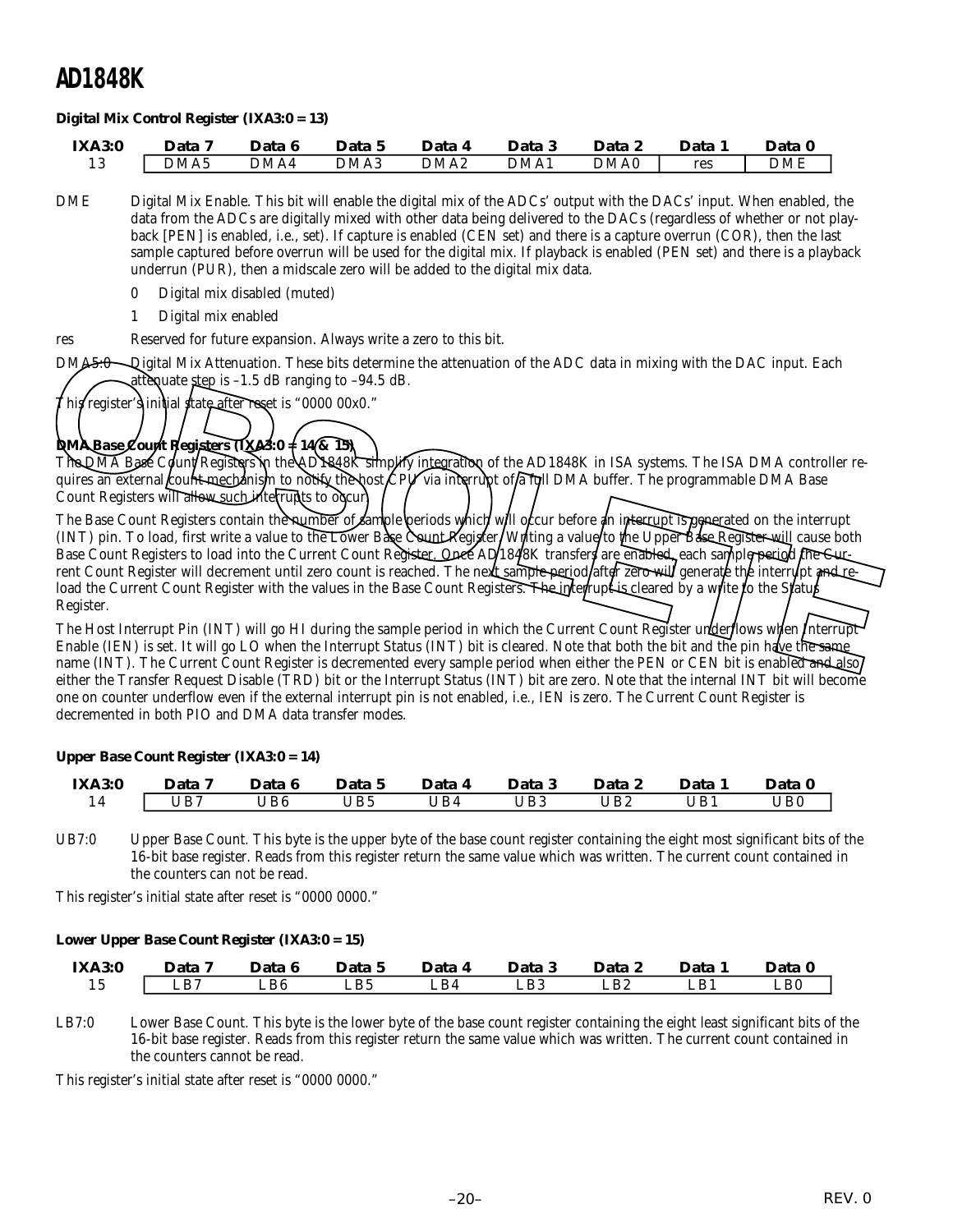#### **DATA AND CONTROL TRANSFERS**

The AD1848K SoundPort Stereo Codec supports a DMA request/grant architecture for transferring data with the host computer bus. One or two DMA channels can be supported. Programmed I/O (PIO) mode is also supported for control register accesses and for applications lacking DMA control. PIO transfers can be made on one channel while the other is performing DMA. Transfers to and from the AD1848K SoundPort Codec are asynchronous relative to the internal data conversion clock. Transfers are buffered, but the AD1848K supports no internal FIFOs. The host is responsible for providing playback data before the next digital-to-analog conversion and removing capture data before the next analog-to-digital conversion.

#### **Data Ordering**

The number of byte-wide transfers required depends on the data format selected. The AD1848K is designed for "little endian" formats in which the least significant byte (i.e., occupying the lowest memory address) gets transferred first. So 16-bit data transfers require first transferming the least significant bits 7:0 and then transferring the most significant bits 15:8, where bit 15 is the most significant bit in the word.

In addition, left-channel data is always transferred before right channel data with the AD1848K. The following figures should make these requirements clear.



Figure 7. AD1848K 8-Bit Mono Data Stream Sequencing



Figure 8. AD1848K 8-Bit Stereo Data Stream Sequencing



Figure 9. AD1848K 16-Bit Mono Data Stream Sequencing



Figure 10. AD1848K 16-Bit Stereo Data Stream Sequencing

#### **Control and Programmed I/O (PIO) Transfers**

This simpler mode of transfers is used both for control register accesses and programmed I/O. The 21 control and PIO data registers cannot be accessed via DMA transfers. Playback PIO is activated when both Playback Enable (PEN) is set and Playback PIO (PPIO) is set. Capture PIO is activated when both Capture Enable (CEN) is set and Capture PIO (CPIO) is set. See Figures 11 and 12 for the detailed timing of the control register/ PIO transfers. The  $\overline{RD}$  and  $\overline{WR}$  signals are used to define the actual read and write cycles, respectively. The host holds  $\overline{\text{CS}}$ LO during these transfers. The DMA Capture Data Acknowledge  $(\overline{CDAK})$  and Playback Data Acknowledge  $(\overline{PDAK})$  must be held inactive, i.e., HI.





Figure 12. AD1848K Control Register/PIO Write Cycle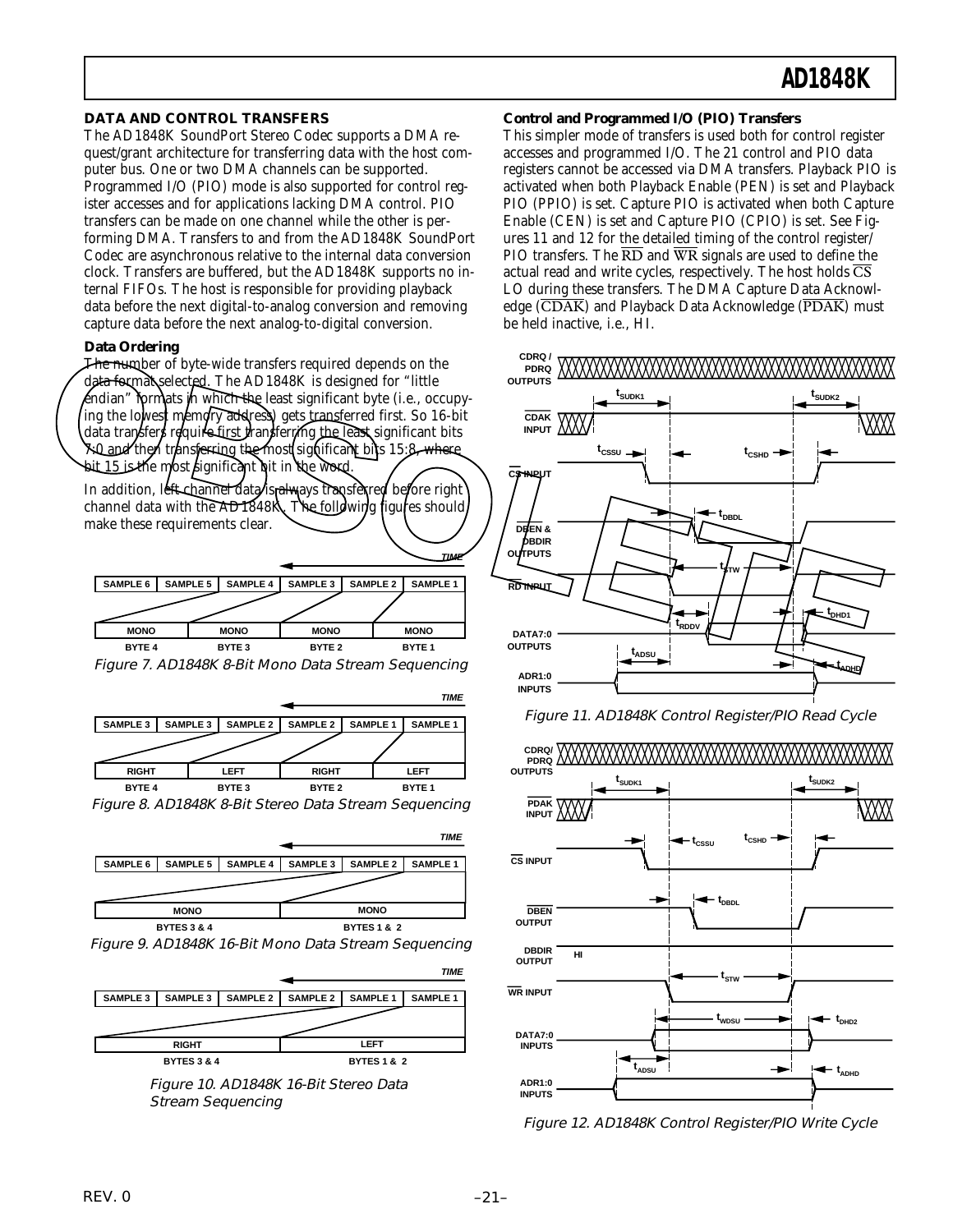For read/capture cycles, the AD1848K will place data on the DATA7:0 lines while the host is asserting the read strobe,  $\overline{RD}$ , by holding it LO. For write/playback, the host must place data on the DATA7:0 pins while strobing the  $\overline{WR}$  signal LO. The AD1848K latches the write/playback data on the rising edge of the WR strobe.

When using PIO data transfers, the Status Register must be polled to determine when data should be transferred. Note that the ADC capture data will be ready (CRDY HI) from the previous sample period shortly before the DAC playback data is ready (PRDY HI) for the next sample period. The user should not wait for both ADCs and DACs to become ready before initiating data transfers. Instead, as soon as capture data is ready, it should be read; as soon as the DACs are ready, playback data should be written.

Values written to the XCTL1:0 bits in the Pin Control Register  $(IX/3:0 = 10)$  will be reflected in the state of the XCTL1:0 external output pins. This feature allows a simple method for sighaling or software control of external logic. Changes in state <u>of</u> the external  $XQTL$  pins will accur within one sample period. Because their change is referenced to the internal sample clock, no useful timing diagram can be constructed.

#### **Direct Memory Access (DMA) Transfers**

The second type of bus cycle supported by the AD1848K are DMA transfers. Both dual channel and single channel DMA operations are supported. To enable Playback DMA transfers, playback enable (PEN) must be set and PPIO cleared. To enable Capture DMA transfers, capture enable (CEN) must be set and CPIO cleared. During DMA transfers, the AD1848K asserts HI the Capture Data Request (CDRQ) or the Playback Data Request (PDRQ) followed by the host's asserting LO the DMA Capture Data Acknowledge (CDAK) or Playback Data Acknowledge (PDAK), respectively. The host's asserted Acknowledge signals cause the AD1848K to perform DMA transfers. The input address lines, ADR1:0, are ignored. Data is transferred between the proper internal sample registers. Should be written. Soon is on Dies are ready, paysions data and pays are the pays are on the pays are the pays and pays are the pays are the pays are the pays and the SCTL of the NCTL of the NCTL of the Section of the Sect

The read strobe  $(\overline{RD})$  and write strobe  $(\overline{WR})$  delimit valid data for DMA transfers. Chip select  $(\overline{CS})$  is a "don't care"; its state is ignored by the AD1848K.

The AD1848K asserts the Data Request Signals, CDRQ and PDRQ, at the rate of once per sample period, where PDRQ is asserted near the beginning of an internal sample period and CDRQ is asserted late in the same period to maximize the available processing time. Once asserted, these signals will remain active HI until the corresponding DMA cycle occurs with the host's Data Acknowledge signals. The Data Request signals will be deasserted after the falling edge of the *final* RD or WD strobe in the transfer of a sample, which typically consists of multiple bytes. See "Data Ordering" above for a definition of "sample."

DMA transfers may be independently aborted by resetting the Capture Enable (CEN) and/or Playback Enable (PEN) bits in the Interface Configuration Register. The current capture sample transfer will be completed if a capture DMA is terminated. The current playback sample transfer must be completed if a playback DMA is terminated. If CDRQ and/or PDRQ are asserted HI while the host is resetting CEN and/or PEN, the request must be acknowledged. The host must assert  $\overline{\text{CDAK}}$  and/ or PDAK LO and complete a final sample transfer.

#### **Single-Channel DMA**

Single-Channel DMA mode allows the AD1848K to be used in systems with only a single DMA channel. It is enabled by setting the SDC bit in the Interface Configuration Register. All captures and playbacks take place on the playback channel. Obviously, the AD1848K cannot perform a simultaneous capture and playback in Single-Channel DMA mode.

Playback will occur in single-channel DMA mode exactly as it does in Two-Channel mode. Capture, however, is diverted to the playback channel which means that the capture data request occurs on the PDRQ pin and the capture data acknowledge must be received on the  $\overline{PDAK}$  pin. The CDRQ pin will remain inactive  $L\phi$ . Any inputs to  $\overline{CDAK}$  will be ignored.

Playback and capture/are, distinguished in Single-Channel DMA mode by the state of the playback enable (PEN) or capture enable (CEN) control bits. If both PEN and CEN are set in Single-Shannel DMA mode, playback will be presumed. To avoid confusion of the origin of a request when switching between playback and capture in Single-Channel DMA mode, both CEN and PEN should be disabled and all pending re-

quests serviced before enabling the alternative enable bit. Switching between playback and capture in Single-Channel DMA mode no longer requires changing the PPIO and CPIO bits or passing through the Mode Change Enable state except for initial setup. For setup, assign zeros to both PPIO and CPIO. This configures both playback and capture for DMA. Then, switching between playback and capture can be effected entirely by setting and clearing the PEN and CEN control bits, a technique which avoids having to enter the Mode Change Enable state.

#### **DMA Timing**

Below, timing parameters are shown for 8-Bit Mono Sample Read/Capture and Write/Playback DMA transfers in Figures 13 and 14. Note that in single-channel DMA mode, the Read/ Capture cycle timing shown in Figure 13 applies to the PDRQ and  $\overline{PDAK}$  signals, rather than the CDRQ and  $\overline{CDAK}$  signals as shown. The same timing parameters apply to multibyte transfers. The relationship between timing signals is shown in Figures 15 and 16.

The Host Interrupt Pin (INT) will go HI during the sample period in which the Current Count Register underflows. This event is referenced to the internal sample period clock which is not available externally.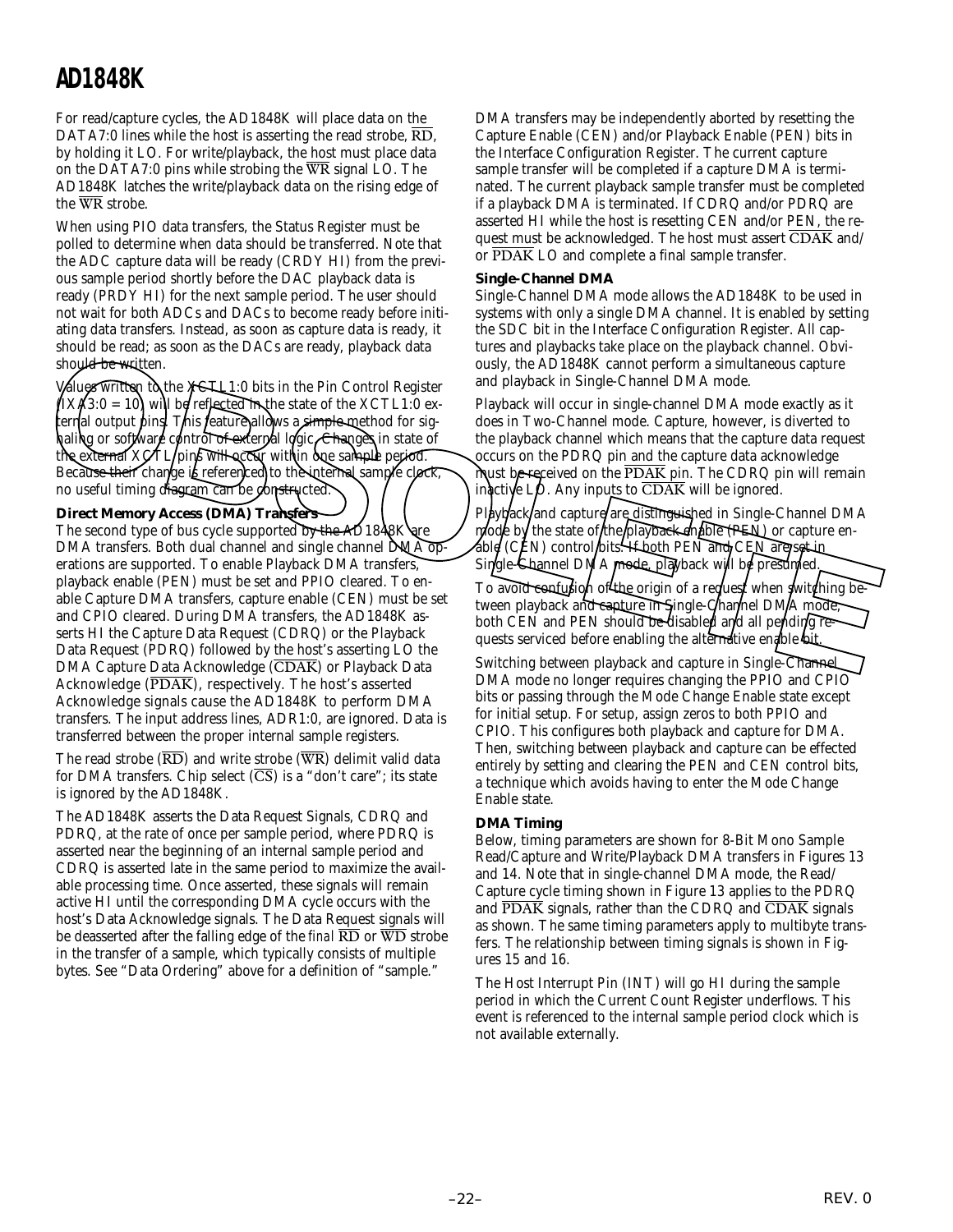



Figure 16. AD1848K 16-Bit Stereo DMA Cycle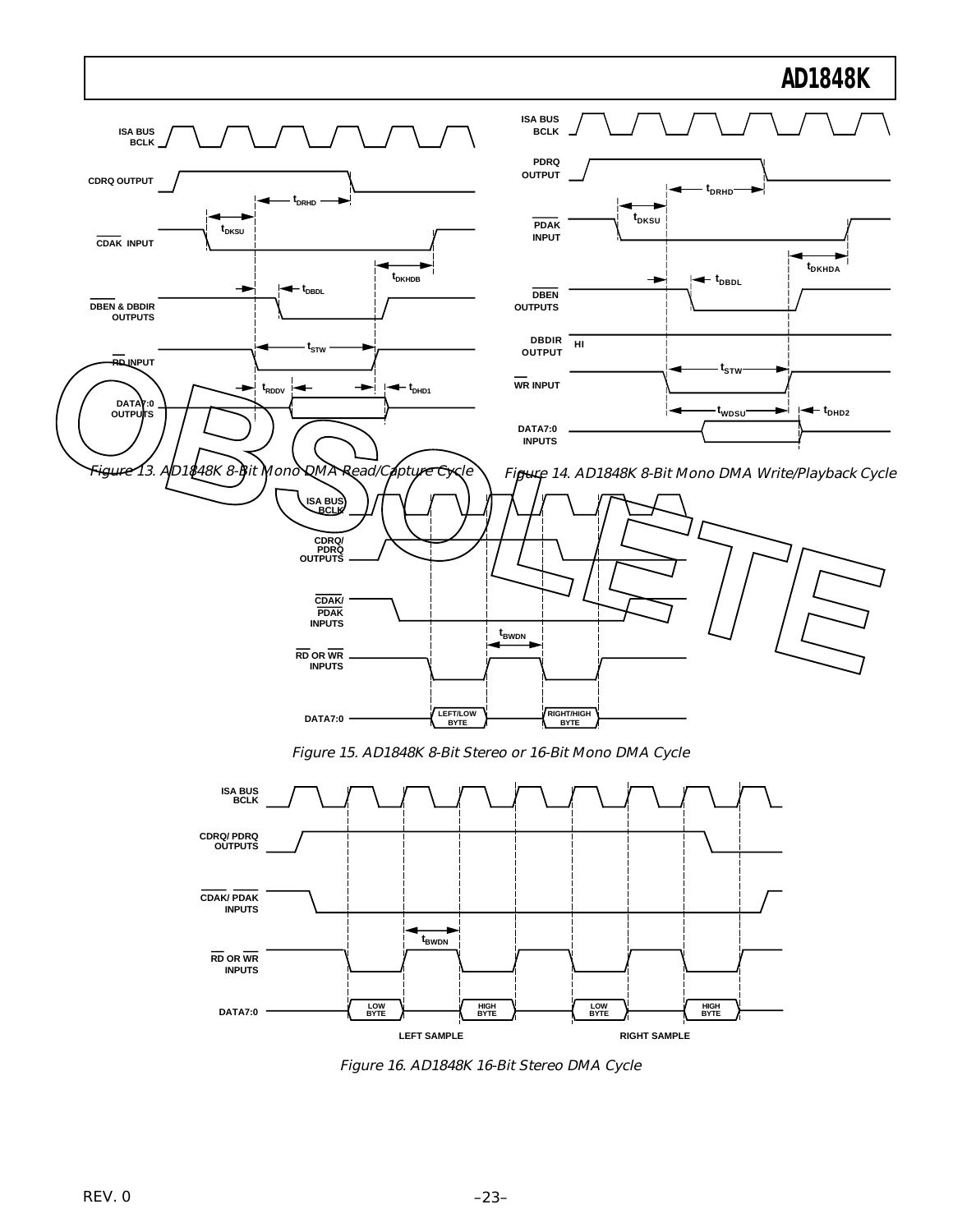#### **DMA Interrupt**

Writing to the internal 16-bit Base Count Register sets up the count value for the number of *samples* to be transferred. Note that the number of bytes transferred for a given count will be a function of the selected global data format. The internal Current Count Register is updated with the current contents of the Upper and Lower Base Count Registers when a write occurs to the Upper Base Count Register.

The Current Count Register cannot be read by the host. Reading the Base Count Registers will only read back the initialization values written to them.

The Current Count Register is decremented every sample period when either the PEN or CEN bit is enabled and also either the Transfer Request Disable (TRD) bit or the Interrupt Status (INT) bit is zero. An interrupt event is generated after the Current Count Register is **zero and** an additional playback sample is transferred. The INT/bit in the Status Register always reflects the current internal interrupt state defined above. The external INT pin will only go active HI if the Interrupt Enable (IEN) bit in the Interface Configuration Register is set. If the IEN bit is zero, the external INT pin will always stay LO, even though the Status Register's INT bit may be set The Autocalibrate-In-Progress (ACI) bit will transition from<br>
In the Sixter Requires Repubblic (TRD) bit is zwep. An interrupt event is generated after the Cur-<br>
The Autocalibrate-In-Progress (ACI) bit will transition from

#### **POWER UP AND RESET**

The PWRDWN pin should be held in its active LO state when power is first applied to the AD1848K. Analog Devices recommends waiting one full second after deasserting PWRDWN before commencing audio activity with the AD1848K. This will allow the analog outputs to fully settle to the  $V_{REF}$  voltage level prior to system autocalibration. At any point when powered, the AD1848K can be put into a state for minimum power consumption by asserting PWRDWN LO. All analog and digital sections are shut down. The AD1848K's parallel interface does not function; all bidirectional signal lines are in high impedance threestate.

Deasserting PWRDWN by bringing it HI begins the AD1848K's initialization. While initializing, the AD1848K ignores all writes and all reads will yield "1000 0000 (80h)." At the conclusion of reset initialization, all registers will be set to their default values as listed in "Control Registers" above. The conclusion of the initialization period can be detected by polling the index register for some value other than "1000 0000 (80h)."

It is imperative to autocalibrate on power up for proper operation. See next section.

#### **AUTOCALIBRATION**

The AD1848K can calibrate the ADCs and DACs for greater accuracy by minimizing DC offsets. Autocalibration occurs whenever the AD1848K returns from the Mode Change Enable state and the ACAL bit in the Interface Configuration register has been set. If the ACAL bit is not set, the RAM normally containing ADC and DAC offset compensations will be saved, retaining the offsets of the most recent autocalibration. Therefore, it is imperative to autocalibrate on power up for proper operation.

The completion of autocalibration can be determined by polling the Autocalibrate-In-Progress (ACI) bit in the Test and Initialization Register, which will be set during autocalibration. Transfers enabled during autocalibration do not begin until the completion of autocalibration.

The following summarizes the procedure for autocalibration:

- Mute left and right DAC outputs, AUX1 and AUX2 inputs, and digital mix. (It is unnecessary to mute the DAC outputs, as this will happen automatically.)
- Set the Mode Change Enable (MCE) bit.
- Set the Autocalibration (ACAL) bit.
- Clear the Mode Change Enable (MCE) bit.
- The Autocalibrate-In-Progress (ACI) bit will transition from LO to HI within five sample periods. It will remain HI for approximately 384 sample periods. Poll the ACI bit until it transitions from HI to LO.
- Set to desired gain/attenuation values, and unmute DAC outputs (if muted), AUX inputs, and digital mix.

During the autocalibration sequence, data output from the  $A\overline{p}Cs$  is meaningless. A puts to the DACs are ignored. Even if the user specified the muting of all analog outputs, near the end  $\alpha$  the autocalibration sequence, de analog outputs very close to  $\mathcal{N}_{\text{RF}}$  will be produced at the line output.

## **CHANGING SAMPLE RATES**

To change the selection of the current sample rate requires a Mode Change Enable sequence/since the bits which control that selection are in the Clock and Data Format Register. The fact that the clocks change requires a special sequence which is summarized as follows:

- If autocalibration will take place at the end of this sequence, mute the AUX1 and AUX2 inputs and the digital mix.
- Set the Mode Change Enable (MCE) bit.
- In a single write cycle, change the Clock Frequency Divide Select (CFS2:0) and/or the Clock Source Select (CSS).
- The AD1848K now needs to resynchronize its internal states to the new clock. Writes to the AD1848K will be ignored. Reads will produce "1000 0000 (80h)" until the resynchronization is complete. Poll the Index Register until something other than this value is returned.
- Clear the Mode Change Enable (MCE) bit.
- If ACAL is set, follow the procedure described in "Autocalibration" above.
- Poll the ACI hit until it transitions LO (approximately 128 sample cycles).
- Set to desired gain/attenuation values, and unmute DAC outputs (if muted).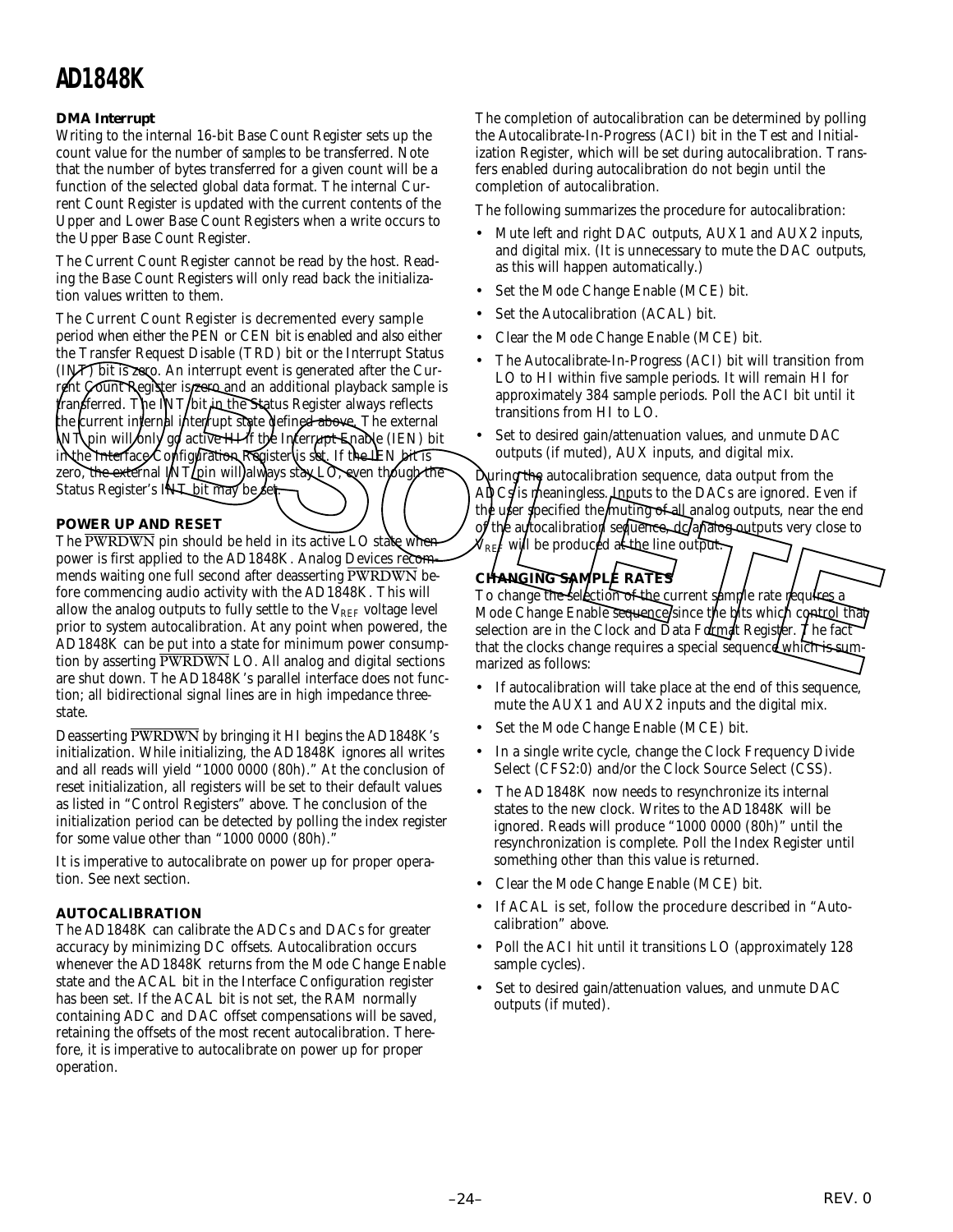#### **APPLICATIONS CIRCUITS**

The AD1848K Stereo Codec has been designed to require a minimum of external circuitry. The recommended circuits are shown in Figures 17 through 25. Analog Devices estimates that the total cost of all the components shown in these figures, including crystals but not including connectors, to be less than \$10 in the U.S.A. in 10,000 quantities.

See Figure 1 for an illustration of the connection between the AD1848K SoundPort Codec and the Industry Standard Architecture (ISA) computer bus, also known as the "PC-AT bus." Note that the 74\_245 transceiver receives its enable and direction signals directly from the Codec. Analog Devices recommends using the "slowest" 74\_245 adequately fast to meet all AD1848K and computer bus timing and drive requirements. So doing will minimize switching transients of the 74\_245. This in turn will minimize the digital feedthrough effects of the transeiver when driving the AD1848K, which can cause the audio noise floor to rise.

Industry-standard compact disc "line-levels" are 2 V rms centered around analog ground. (For other audio equipment, "line level" is much/more loosely defined. The AQ1848K SoundPort is a  $+5$  V only powered device. Line level voltage swings for the AD1848K are defined to be 1 Vyms for a sine wave ADC input and 0.707 V rms for a sine wave DAC output. Thus,  $\&$  V rms input analog signals must be attenuated and either centered around the reference voltage intermediate between  $0$  V and  $+5$  V or ac-coupled. The V<sub>REF</sub> pin will be at this intermediate voltage, nominally 2.25 V. It has limited drive but can be used as a dc bias to an op amp input. Note, however, that dc-coupled inputs are not recommended, as they provide no performance benefits with the AD1848K architecture. Furthermore, dc offset differences between multiple dc-coupled inputs create the potential for "clicks" when changing the input mux selection. The term and only and the starting that showed the starting the starting term and the dechanged by the term of the starting term of the starting of the starting term of the starting term of the starting term of the startin

A circuit for 2 V rms line-level inputs and auxiliaries is shown in Figure 17. Note that this is a divide-by-two resistive divider. The input resistor and 560 pF capacitor provides the single-pole of anti-alias filtering required for the ADCs. If line-level inputs are already at the 1 V rms levels expected by the AD1848K, the resistors in parallel with the 560 pF capacitors can be omitted.



Figure 17. AD1848K 2 V rms Line-Level Input Circuit

The AD1848K Codec contains an optional +20 dB gain block to accommodate condenser microphones. Particular system requirements will depend upon the characteristics of the intended microphone. Figure 18 illustrates one example of how an electret condenser mike requiring phantom power could be connected to the AD1848K.  $V_{REF}$  is shown buffered by an op amp; a transistor like a 2N4124 will also work fine for this purpose.

Note that if a battery-powered microphone is used, the buffer and  $R_2$ s are not needed. The values of  $R_1$ ,  $R_2$ , and C should be chosen in light of the mic characteristics and intended gain. Typical values for these might be  $R_1 = 20$  k $\Omega$ ,  $R_2 = 2$  k $\Omega$ , and  $C = 220$  pF.



Figure 18. AD1848K "Phantom-Powered" Microphone Input Circuit

igure 19 shows ac-coupled line outputs. The resistors are used to center the output/signals around analog-ground. If dc-coupling is desired,  $\forall_{\text{REF}}$  could be used with op amps as



Figure 19. AD1848K Line Output Connections

A circuit for headphone drive is illustrated in Figure 20. Drive is supplied by  $+5$  V operational amplifiers. The circuit shown ac couples the line output to the headphones.



Figure 20. AD1848K Headphone Drive Connections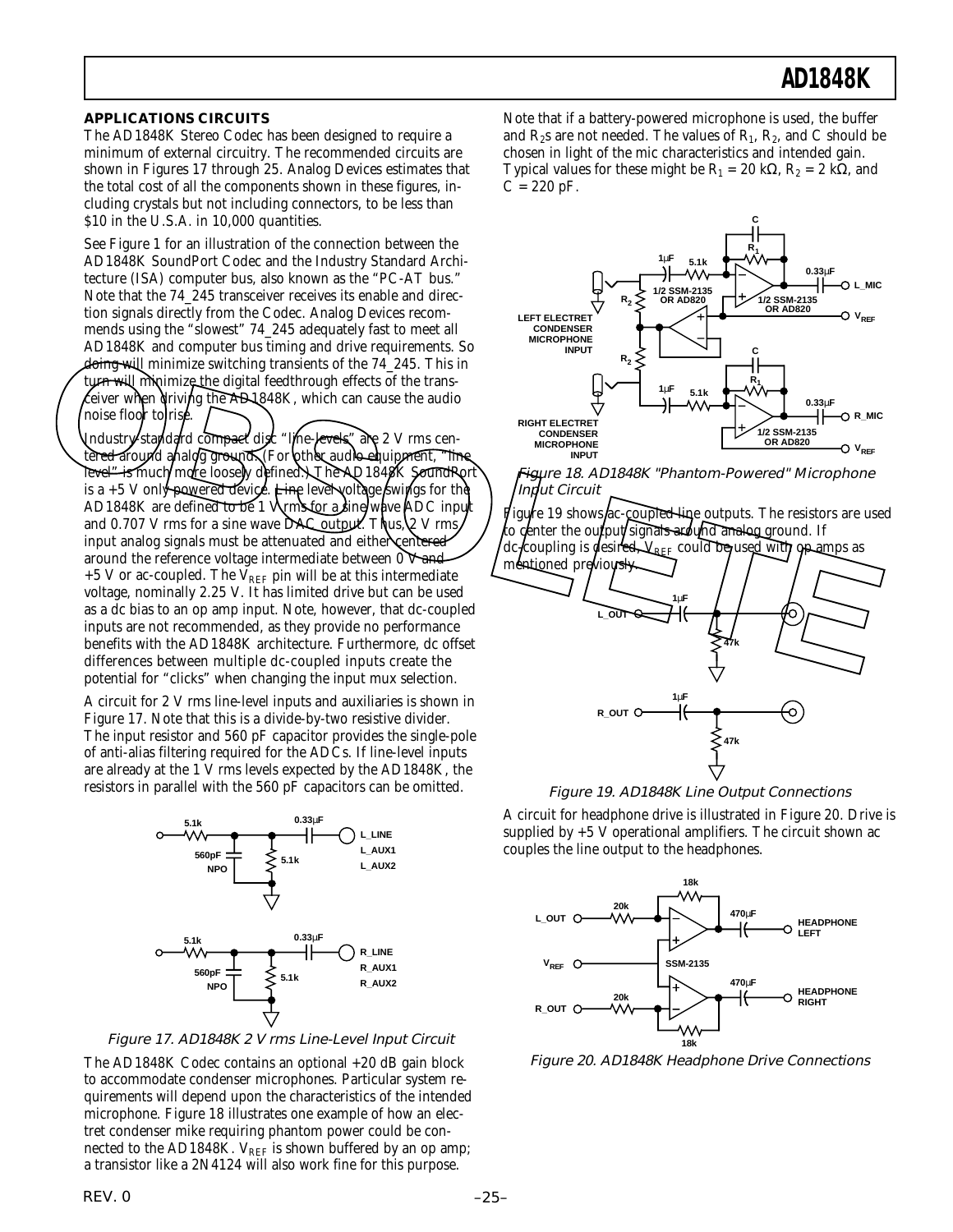Figure 21 illustrates reference bypassing.  $V_{REF}$  F should only be connected to its bypass capacitors.



Figure 21. AD1848K Voltage Reference Bypassing

Figure 22 illustrates signal-path filtering capacitors, L\_FILT and R\_FILT. Note that AD1848Ks will perform satisfactorily with 0.1  $\mu$ F capacitors; increasing the value to 1.0  $\mu$ F does improve performance at very low frequencies, however.



Figure 22. AD1848K External Filter Capacitor Connections

The crystals shown in the crystal connection circuitry of fligure 23 should be fundamental-mode and parallel-tuned. Two sources for the exact crystals specified are Component Marketing Services in Massachusetts, U.S. at 617-762-4339 and Cardinal Components in New Jersey, U.S. at 201-746-0333. Note that using the exact data sheet frequencies is not required and that external clock sources can be used to overdrive the AD1848K's internal oscillators. (See the description of the CFS2:0 control bits above.) If using an external clock source, apply it to the crystal input pins while leaving the crystal output pins unconnected. Attention should be paid to providing low jitter external input clocks.



Analog Devices also recommends a pull-down resistor for PWRDWN.

Good, standard engineering practices should be applied for power supply decoupling. Decoupling capacitors should be placed as close as possible to package pins. If a separate analog

power supply is not available, we recommend the circuit shown in Figure 24 for using a single +5 V supply. Ferrite beads suffice for the inductors shown. This circuitry should be as close to the supply pins as is practical.



Figure 24. AD1848K Recommended Power Supply  $\sharp$ yp $h$ ssing

Analog Devices recommends a split ground plane as shown in Figure 25. The analog plane and the digital plane are connected directly under the AD1848K. Splitting the ground plane directly under the SoundPort Codec is optimal because analog pins will be located above the analog ground plane and digital pins will be locate<del>d direct</del>ly abo<del>ve t</del>he digital ground plane for the best isolation. The digital ground and analog grounds should be tied together in the vicinity of the  $AD1848K$ . Other schemes may also yield satisfactory results. If the split ground plane recommended here is not possible, the AD1848K should be entirely over the analog ground plane with the 74\_245 transceiver over the digital plane. prove performance at very low frequencies, however.<br>
Figure 24. AD1848K Recommended Power Supply<br>
Figure 22. AD1848K External Hill to applicate the department of the AD1848K Recommended Power Supply<br>
Figure 22. AD1848K Ex



Figure 25. AD1848K Recommended Ground Plane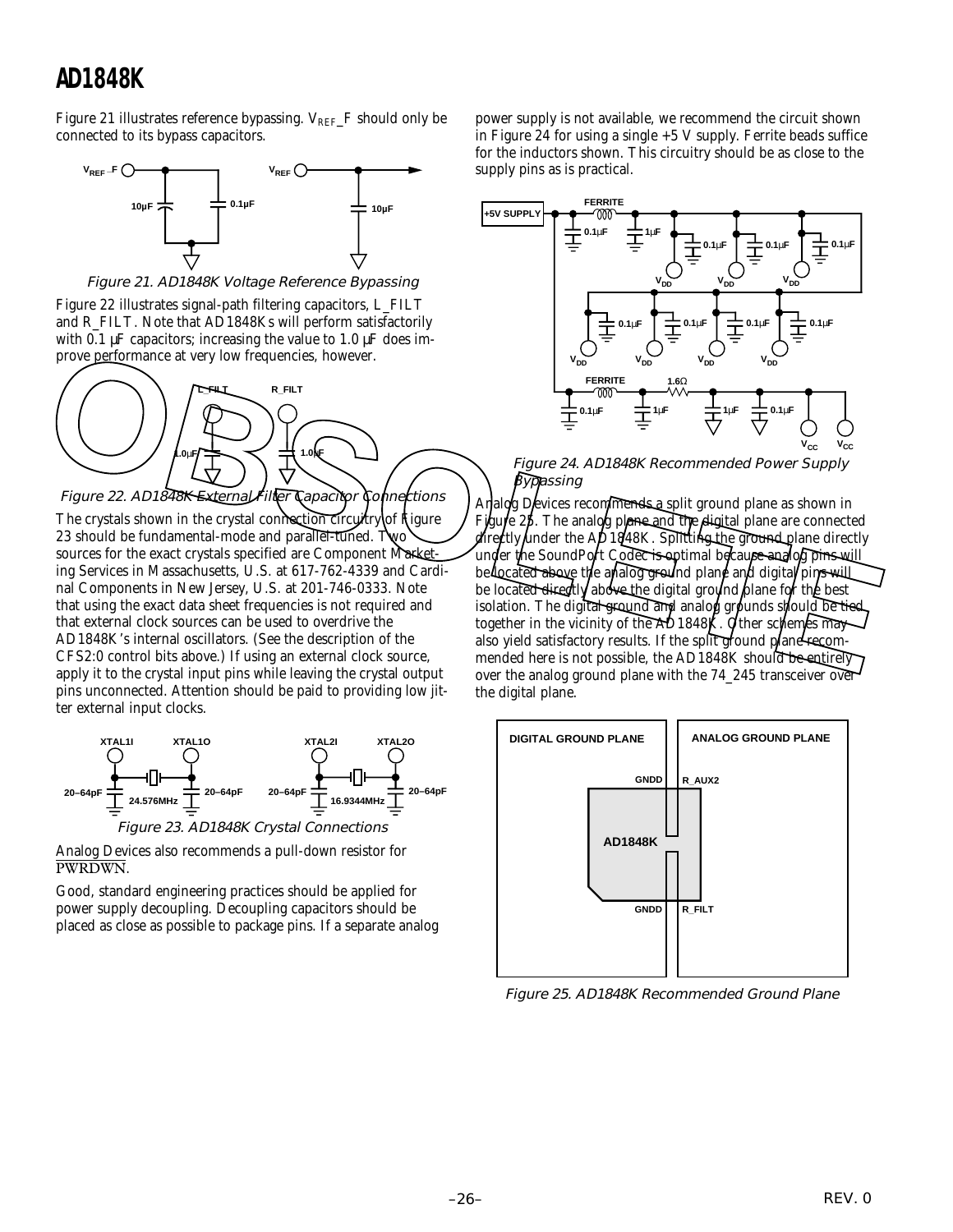#### **FREQUENCY RESPONSE PLOTS**



Figure 27. AD1848K Analog-to-Digital Frequency Response—Transition Band (Full-Scale Line-Level Inputs, 0 dB Gain)

Figure 29. AD1848K Digital-to-Analog Frequency Response—Transition Band (Full-Scale Inputs, 0 dB Attenuation)